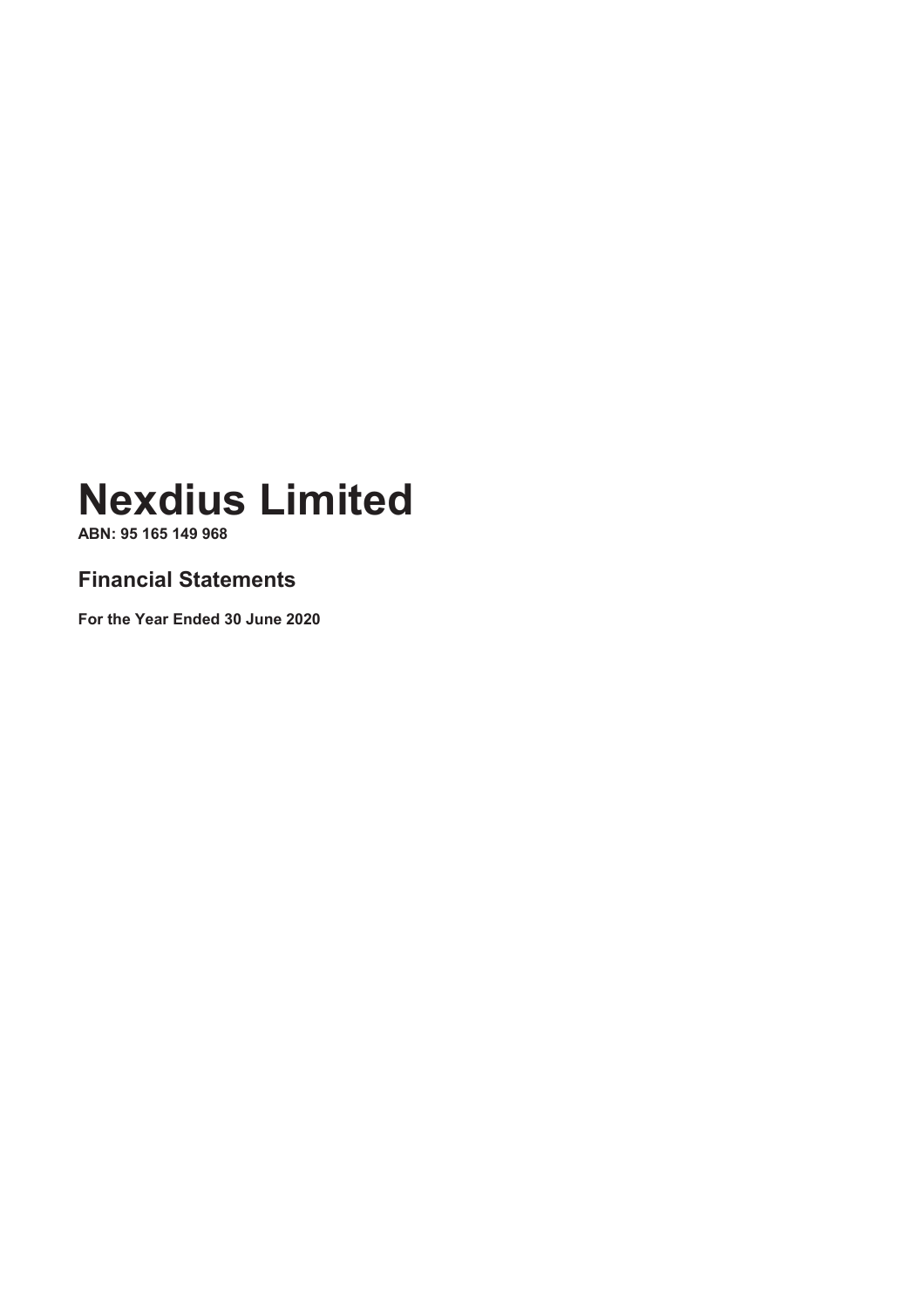**ABN: 95 165 149 968**

### **Contents**

**For the Year Ended 30 June 2020**

### **Page**

| <b>Financial Statements</b>                                                        |    |
|------------------------------------------------------------------------------------|----|
| Directors' Report                                                                  |    |
| Auditor's Independence Declaration under Section 307C of the Corporations Act 2001 | 5  |
| Consolidated Statement of Profit or Loss and Other Comprehensive Income            | 6  |
| <b>Consolidated Statement of Financial Position</b>                                |    |
| Consolidated Statement of Changes in Equity                                        | 8  |
| Consolidated Statement of Cash Flows                                               | 9  |
| Notes to the Financial Statements                                                  | 10 |
| Directors' Declaration                                                             | 22 |
| Independent Audit Report                                                           | 23 |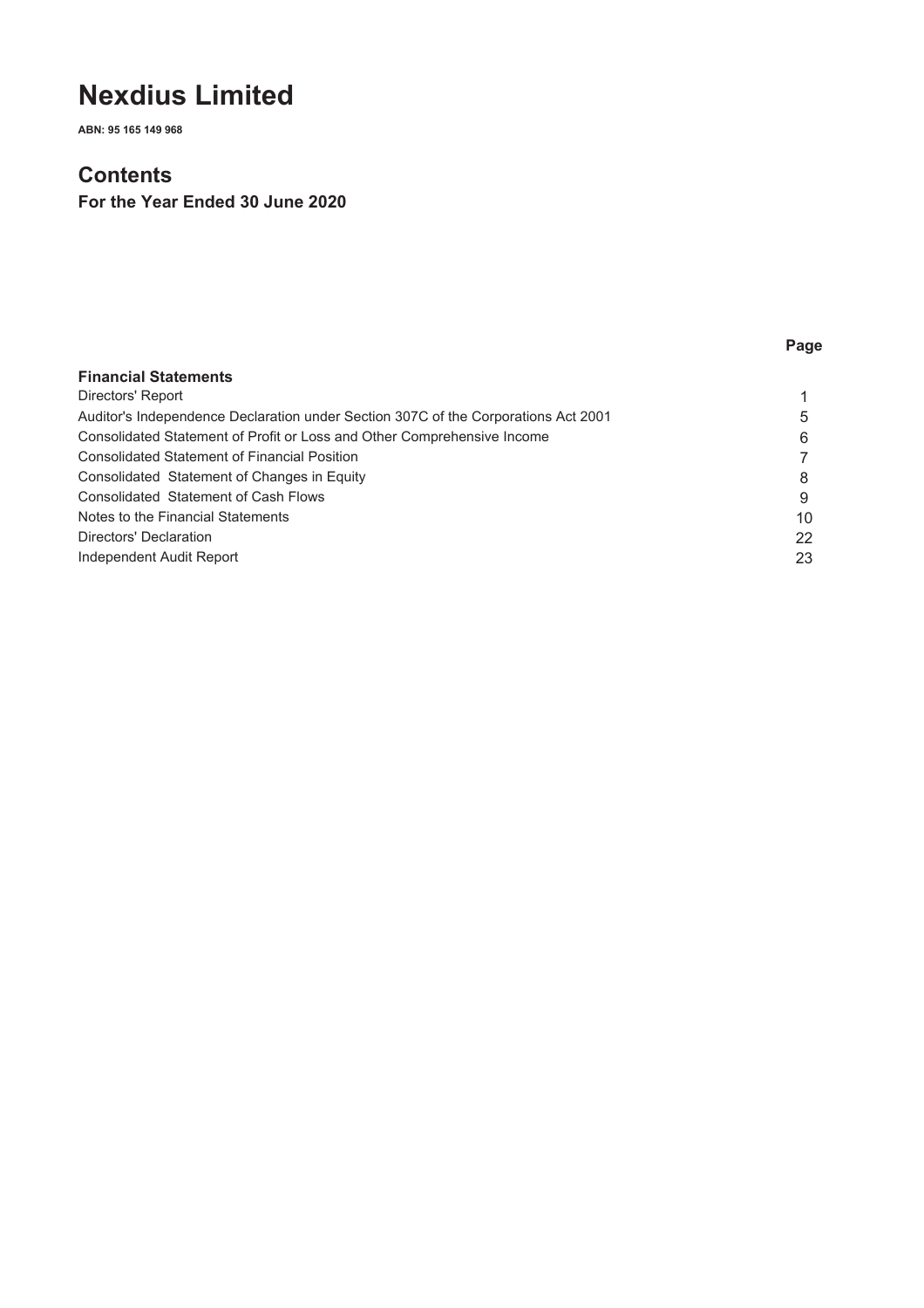**ABN: 95 165 149 968**

## **Directors' Report**

**30 June 2020**

The directors present their report, together with the financial statements of the Group, being the Company and its controlled entities, for the financial year ended 30 June 2020.

#### **Directors**

The names of each person who has been a director during the year and to the date of this report are:

| Kristina K W Arnott    |                                                                                                                                                                                                                                                                                                                                                                                                                                                                                                                                                                                                                                                                                                                                                                                                                                                                                                                                                                                              |
|------------------------|----------------------------------------------------------------------------------------------------------------------------------------------------------------------------------------------------------------------------------------------------------------------------------------------------------------------------------------------------------------------------------------------------------------------------------------------------------------------------------------------------------------------------------------------------------------------------------------------------------------------------------------------------------------------------------------------------------------------------------------------------------------------------------------------------------------------------------------------------------------------------------------------------------------------------------------------------------------------------------------------|
| Experience             | Kristina has been a practicing lawyer for over 20 years with experience<br>advising FMCGs, and their Boards, on a broad range of issues including:<br>litigation; regulation; governance; corporate law; and contracts. Her most<br>recent role was as Area General Counsel for British American Tobacco. In<br>this role, she had responsibility for all legal, security and illicit trade issues<br>in Australia, New Zealand and the South Pacific. This included intellectual<br>property litigation, regulatory issues in multiple jurisdictions, chairing and<br>participating in committees and advising the Board.                                                                                                                                                                                                                                                                                                                                                                   |
| Mathew G H Collett     |                                                                                                                                                                                                                                                                                                                                                                                                                                                                                                                                                                                                                                                                                                                                                                                                                                                                                                                                                                                              |
| Experience             | Mathew has over 25 years' experience across Business Management,<br>Banking, Corporate Advisory, FMCG and Marketing. Mathew has had<br>extensive experience building several successful start-ups including<br>Cocoon Data (Covata), a data security software company now listed on the<br>ASX (CVT), where he was responsible for the overall development and<br>expansion of the technology across Australia & Nth America. He started<br>and managed his own corporate advisory firm, plus he owned and<br>managed a manufacturing & distribution FMCG company, Lime Grove.<br>Lime Grove was the oldest and largest lime (fruit) provider in Australia<br>which sold over 75% of Lime Grove produce to Woolworth's. Mathew<br>continues to hold key relationships with Woolworths, Thomas Dux and<br>independent stores across Australia. Mathew was a former Director at<br>JBWere (now Goldman Sachs) and Managing Director of ICAP Futures<br>Australia and Tullett Prebon Australia. |
| Titus E Day            |                                                                                                                                                                                                                                                                                                                                                                                                                                                                                                                                                                                                                                                                                                                                                                                                                                                                                                                                                                                              |
| Experience             | Resigned 3/7/2020 - A veteran in the entertainment industry with over 25<br>years' experience, Titus has successfully founded businesses and managed<br>leading companies such as IMG, LA based Atlantic Talent Management<br>and media management company 22 Management.<br>Titus has represented some of the world's best known names including,<br>Jamie Oliver, Jennifer Hawkins and Guy Sebastian. He has negotiated<br>some of Australia's biggest media deals including the Beaconsfield Miners<br>Channel Nine deal.                                                                                                                                                                                                                                                                                                                                                                                                                                                                 |
| Courtney Elizabeth Day |                                                                                                                                                                                                                                                                                                                                                                                                                                                                                                                                                                                                                                                                                                                                                                                                                                                                                                                                                                                              |
| Experience             | Appointed 3/7/2020 - Courtney is a an experienced Creative Executive who<br>has worked in the marketing and entertainment industry for over 20 years<br>with a focus on business development, strategy, creative direction, digital<br>marketing and promotion. Courtney has also vast experience as an<br>executive producer for TV, live events and recordings. Courtney has strong<br>ties and relationships across media and public relations across Australia                                                                                                                                                                                                                                                                                                                                                                                                                                                                                                                           |

and the US and has a strong track record in the industry.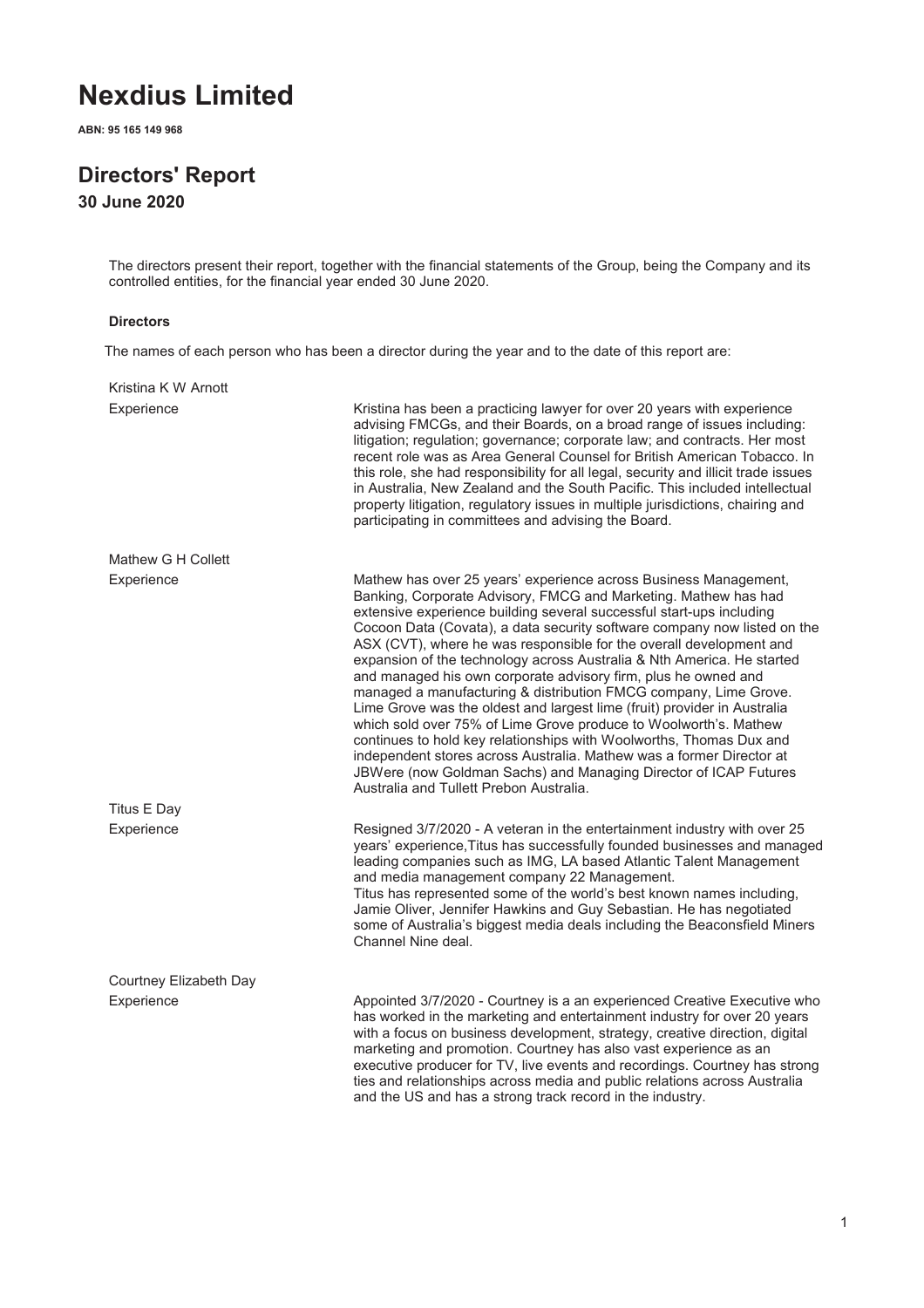**ABN: 95 165 149 968**

### **Directors' Report 30 June 2020**

#### **Directors**

Andrew Elder Forbes

Experience Appointed 10/9/2020 - Andrew has a diverse international background in corporate finance, institutional stockbroking, and presently osteopathy. Andrew sits on the board of a small regional bank, BDCU Alliance Bank, as well as the peak body for his profession, Osteopathy Australia. He is also a graduate of the AICD. Andrew brings a wealth of risk management and strategic planning experience to the board of Nexdius.

Directors have been in office since the start of the financial year to the date of this report unless otherwise stated.

#### **Company secretary**

The details of each person who has been a secretary during the year and to the date of this report are

Winton W Willesee

Erlyn S Dale

Both Erlyn and Winton are experienced company secretaries with a broad range of experience in the efficient administration of companies and corporate governance, having been involved with several listed and unlisted public and other companies.

#### **Principal activities**

The principal activities of the Group during the financial year was manufacture and wholesale distribution of vitamin D promoting sunscreen products.

No significant change in the nature of these activities occurred during the year.

#### **Operating results**

The consolidated loss of the Group amounted to \$ 44,243 (2019: \$1,296,779).

#### **Review of operations**

The COVID19 outbreak was declared a pandemic by the World Health Organization in March 2020. The outbreak and the response of Governments in dealing with the pandemic is interfering with general activity levels within the community, the economy and the operations of our business on a national and international basis. The scale and duration of these developments remain uncertain as at the date of this report.

#### **Significant changes in state of affairs**

There have been no significant changes in the state of affairs of entities in the Group during the year.

#### **Events after the reporting date**

No matters or circumstances have arisen since the end of the financial year which significantly affected or could significantly affect the operations of the Group, the results of those operations or the state of affairs of the Group in future financial years.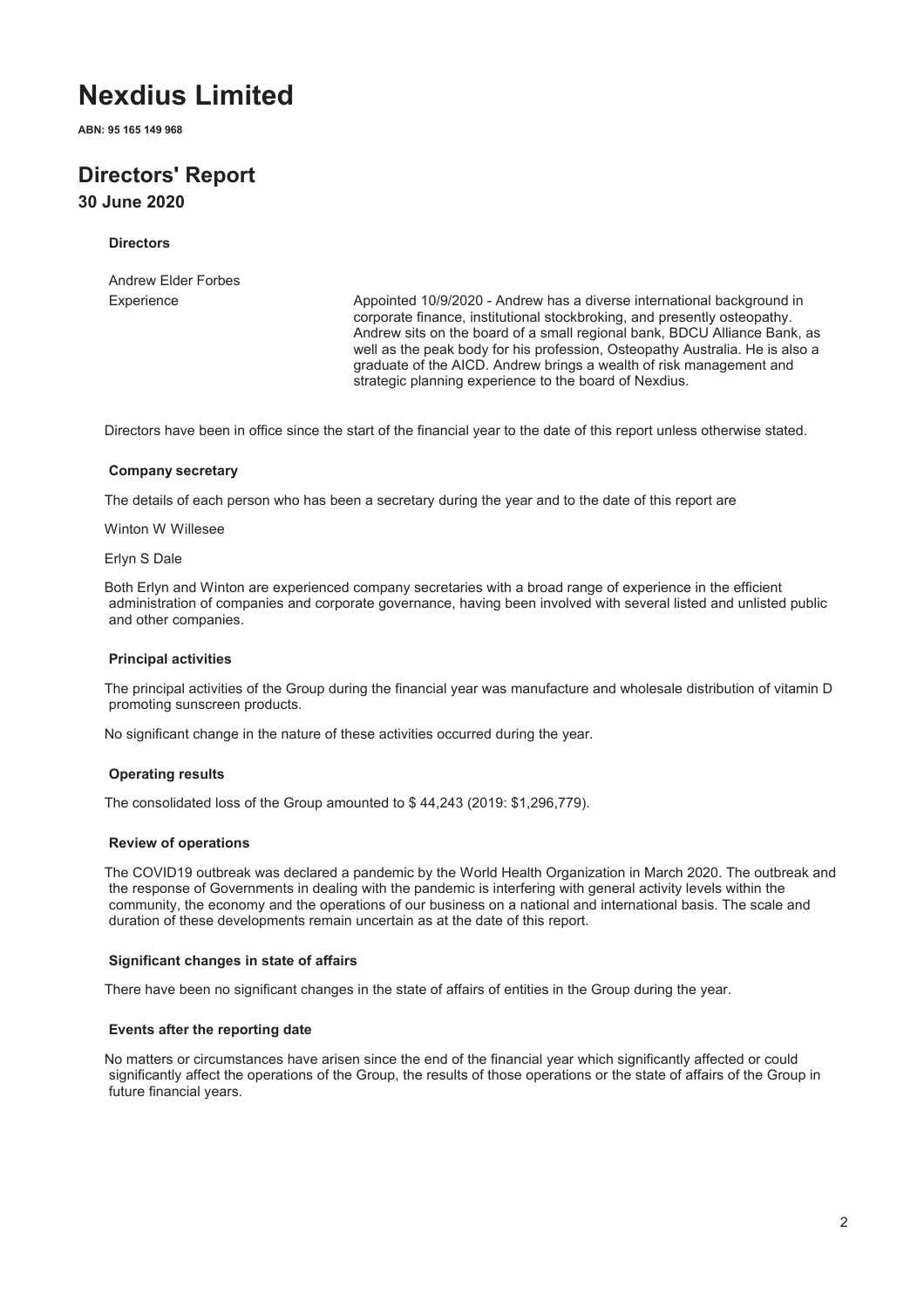**ABN: 95 165 149 968**

## **Directors' Report**

### **30 June 2020**

#### **Future developments and results**

Likely developments in the operations of the Group and the expected results of those operations in future financial years have not been included in this report as the inclusion of such information is likely to result in unreasonable prejudice to the Group.

#### **Environmental matters**

The Group's operations are not regulated by any significant environmental regulations under a law of the Commonwealth or of a state or territory.

#### **Meetings of directors**

During the financial year, 10 meetings of directors (including committees of directors) were held. Attendances by each director during the year were as follows:

|                        | Directors'<br><b>Meetings</b>          |                           |  |
|------------------------|----------------------------------------|---------------------------|--|
|                        | <b>Number</b><br>eligible to<br>attend | <b>Number</b><br>attended |  |
| Kristina K W Arnott    | 10                                     | 10                        |  |
| Mathew G H Collett     | 10                                     | 10                        |  |
| Titus E Day            | 10                                     | 10                        |  |
| Courtney Elizabeth Day |                                        |                           |  |
| Andrew Flder Forbes    |                                        |                           |  |

#### **Indemnification and insurance of officers and auditors**

During the financial year the Group paid a premium of \$29,662 (2019: \$3,005) to insure the directors, secretaries and management of the consolidated Group.

Limited indemnities have been given for officers and directors of Nexdius Limited. No indemnities have been given during or since the end of the financial year for auditors of Nexdius Limited.

#### **Proceedings on behalf of company**

In 2019, the Company was named as the third defendant in proceedings commenced in the Federal Court of Australia. The Proceedings are principally against one of the Company's former directors, Titus Day, for matters unrelated to the Company's day to day business operations. The proceedings stem from a contractual dispute between Mr Day and a third party, with a claim principally being made by the third party against Mr Day and his shareholding in the Company and an alternate claim against the Company if the former claim is unsuccessful. Mr Day was granted a stay of proceedings in July 2020. It is unclear when the civil proceedings will resume, however the Company remains confident that if the stay is lifted and proceedings resume, it can defend the action against it and has filed a Defence and Cross Claim in the Federal Court. Mr Day has previously agreed to personally pay all legal costs associated with defending these proceedings.

No person has applied for leave of court under Section 237 of the Corporations Act 2001 to bring proceedings on behalf of the Company or intervene in any proceedings to which the Company is a party for the purpose of taking responsibility on behalf of the Company for all or any part of those proceedings.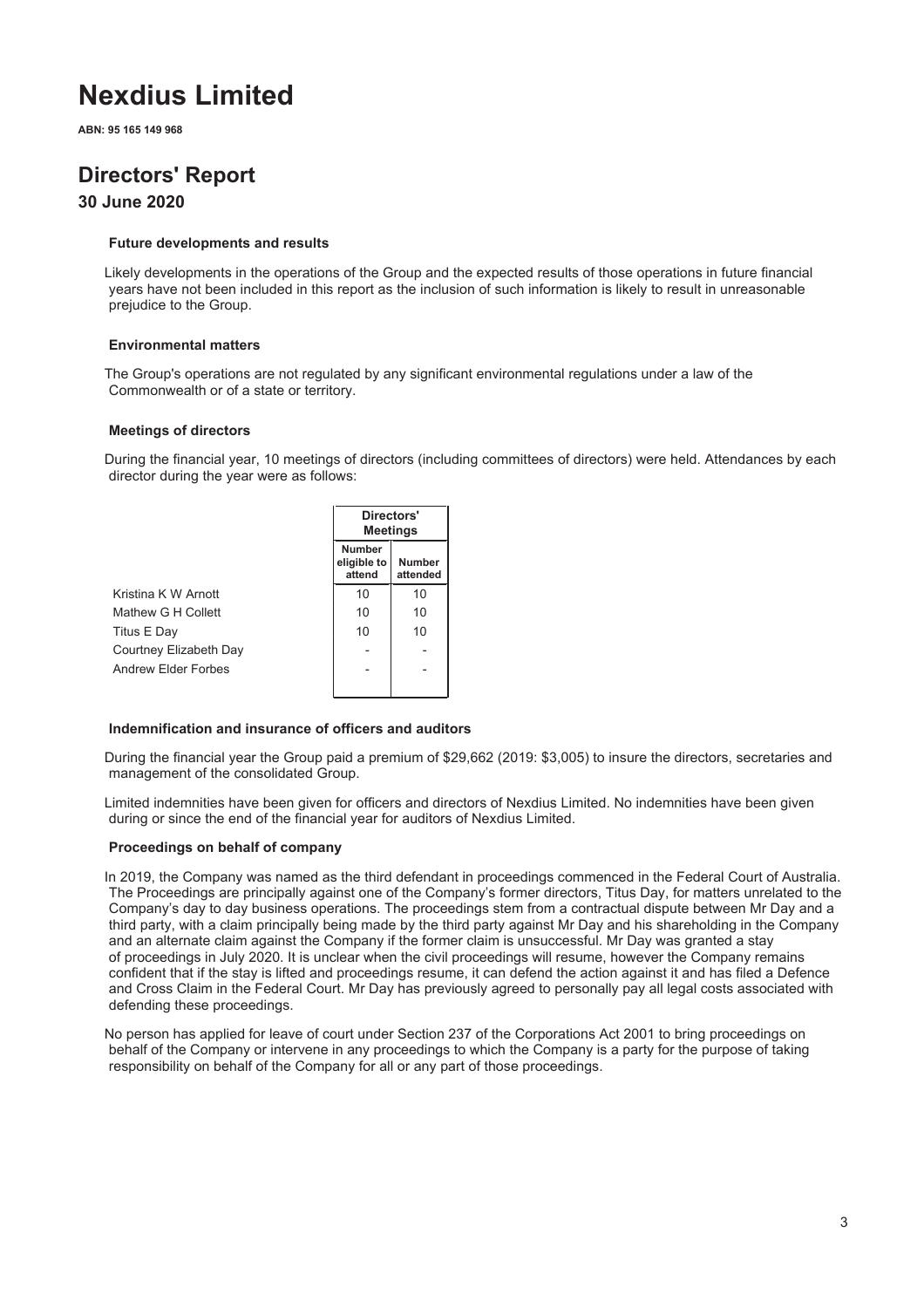**ABN: 95 165 149 968**

## **Directors' Report**

**30 June 2020**

#### **Auditor's independence declaration**

The lead auditor's independence declaration in accordance with section 307C of the *Corporations Act 2001*, for the year ended 30 June 2020 has been received and can be found on page 5 of the financial report.

Signed in accordance with a resolution of the Board of Directors:

Jengmoth Director: ...............................................................

 $Mds$   $\omega$ 

Mathew G H Collett

Kristina K W Arnott

Date 18 December 2020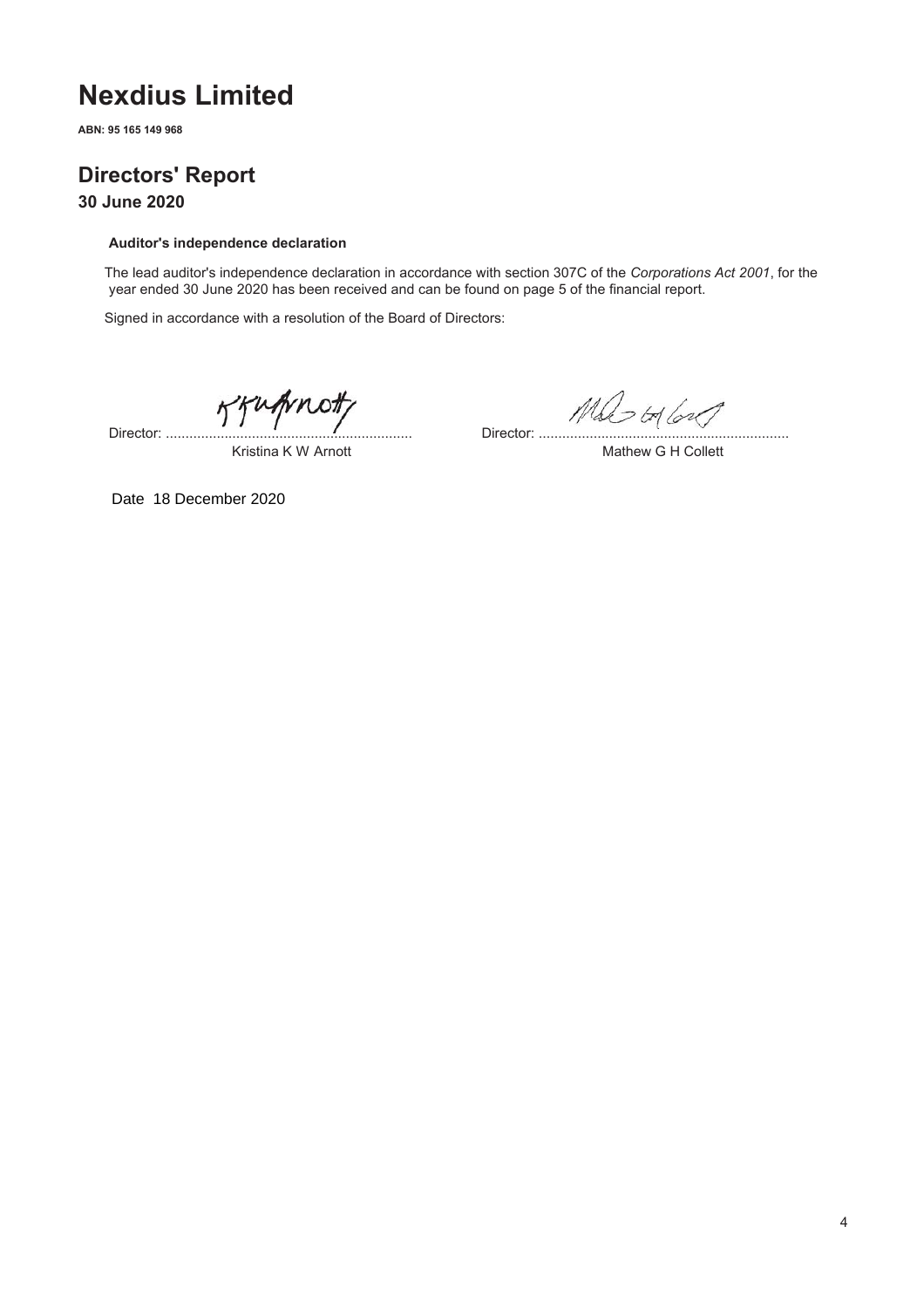

#### Nexdius Limited ABN: 95 165 149 968

### Auditor's Independence Declaration under Section 307C of the Corporations Act 2001 to the Directors of Nexdius Limited and Controlled Entities

I declare that, to the best of my knowledge and belief, during the year ended 30 June 2020, there have been:

- (i) no contraventions of the auditor independence requirements as set out in the Corporations Act 2001 in relation to the audit: and
- (ii) no contraventions of any applicable code of professional conduct in relation to the audit.

# PKF

**PKF** 

**SCOTT TOBUTT PARTNER** 

DATE: 18<sup>TH</sup> DECEMBER 2020 SYDNEY, NSW

PKF(NS) Audit & Assurance Limited Partnership ABN 91 850 861 839

Liability limited by a scheme approved under Professional Standards Legislation

**Sydney** 

**Newcastle** 

Level 8, 1 O'Connell Street Sydney NSW 2000 Australia p +61 2 8346 6000 f +61 2 8346 6099

GPO Box 5446 Sydney NSW 2001 PO Box 2368 Dangar NSW 2309 755 Hunter Street Newcastle West NSW 2302 Australia

p +61 2 4962 2688 f +61 2 4962 3245

PKF(NS) Audit & Assurance Limited Partnership is a member firm of the PKF International Limited family of legally independent firms and does not accept any responsibility or liability for the actions or inactions of any individual member or correspondent firm or firms. For office locations visit www.pkf.com.au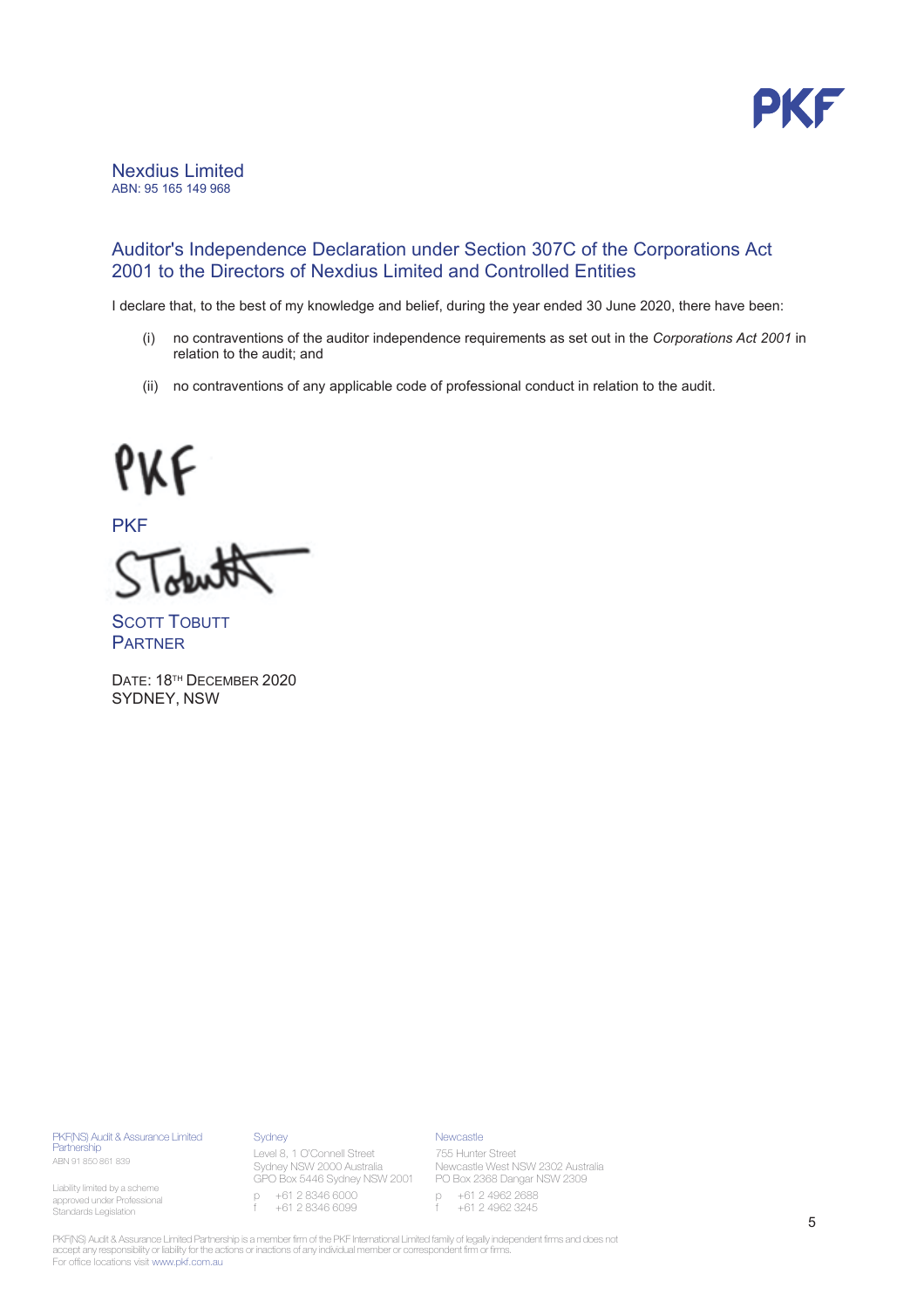**ABN: 95 165 149 968**

### **Consolidated Statement of Profit or Loss and Other Comprehensive Income**

### **For the Year Ended 30 June 2020**

|                                         |             | 2020       | 2019          |
|-----------------------------------------|-------------|------------|---------------|
|                                         | <b>Note</b> | \$         | \$            |
| Revenue                                 | 4           | 624,023    | 244,797       |
| Other income                            | 4           | 159,168    | 2,127         |
| Raw materials and consumables used      |             | (46, 578)  | (374, 166)    |
| Employee benefits expense               |             | (74, 352)  | (50, 524)     |
| Depreciation and amortisation expense   |             |            | (32, 145)     |
| Accountancy expenses                    |             | (63, 484)  | (178, 179)    |
| Advertising expenses                    |             | (99, 487)  | (126, 620)    |
| Consultancy expense                     |             | (334, 523) | (610, 233)    |
| Other expenses                          |             | (82, 342)  | (112, 574)    |
| Finance costs                           |             | (126, 668) | (59, 262)     |
| Loss before income tax                  |             | (44, 243)  | (1, 296, 779) |
| Income tax expense                      |             |            |               |
| Loss for the year                       |             | (44,243)   | (1, 296, 779) |
| Other comprehensive income for the year |             |            |               |
| Total comprehensive loss for the year   |             | (44,243)   | (1, 296, 779) |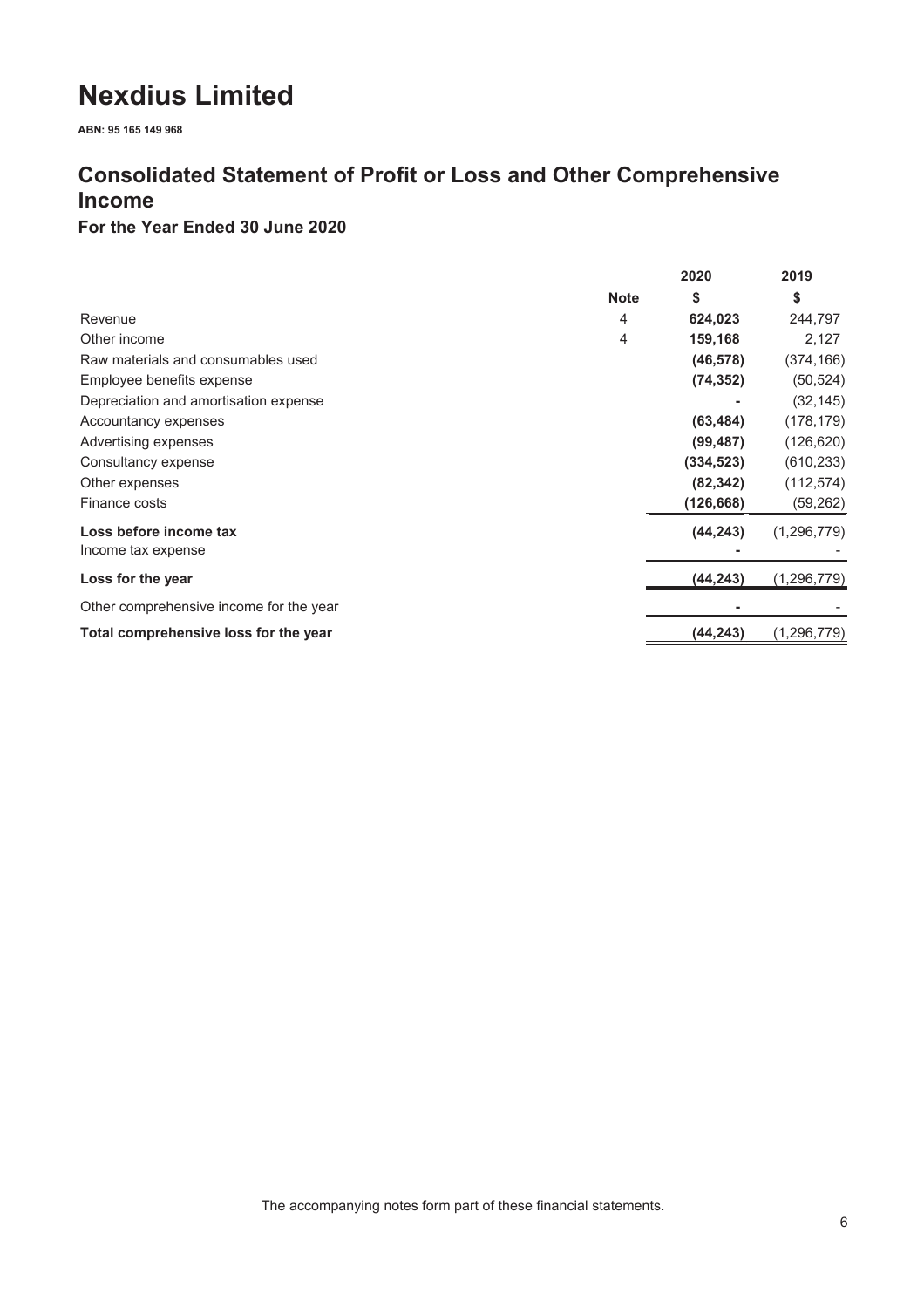**ABN: 95 165 149 968**

### **Consolidated Statement of Financial Position**

**As At 30 June 2020**

|                                                  |             | 2020          | 2019        |
|--------------------------------------------------|-------------|---------------|-------------|
|                                                  | <b>Note</b> | \$            | \$          |
| <b>ASSETS</b>                                    |             |               |             |
| <b>CURRENT ASSETS</b>                            |             |               |             |
| Cash and cash equivalents                        | 5           | 14,569        | 24,004      |
| Trade and other receivables                      | 6           | 24,073        | 27,982      |
| Inventories                                      | 7           | 7,370         | 44,873      |
| <b>TOTAL CURRENT ASSETS</b>                      |             | 46,012        | 96,859      |
| Intangible assets                                | 8           | 6,070         |             |
| <b>TOTAL NON-CURRENT ASSETS</b>                  |             | 6,070         |             |
| <b>TOTAL ASSETS</b>                              |             | 52,082        | 96,859      |
| <b>LIABILITIES</b><br><b>CURRENT LIABILITIES</b> |             |               |             |
| Trade and other payables                         | 9           | 891,182       | 850,391     |
| <b>Borrowings</b>                                | 10          | 419,590       | 569,248     |
| Employee benefits                                | 11          | 11,630        | 11,630      |
| <b>TOTAL CURRENT LIABILITIES</b>                 |             | 1,322,402     | 1,431,269   |
| Trade and other payables                         | 9           | 199,493       | 211,120     |
| <b>TOTAL NON-CURRENT LIABILITIES</b>             |             | 199,493       | 211,120     |
| <b>TOTAL LIABILITIES</b>                         |             | 1,521,895     | 1,642,389   |
| <b>NET DEFICIT</b>                               |             | (1,469,813)   | (1,545,530) |
|                                                  |             |               |             |
| <b>EQUITY</b><br>Issued capital                  | 12          | 7,633,361     | 7,513,401   |
| <b>Accumulated losses</b>                        |             | (9, 103, 174) | (9,058,931) |
| <b>TOTAL EQUITY</b>                              |             | (1,469,813)   | (1,545,530) |
|                                                  |             |               |             |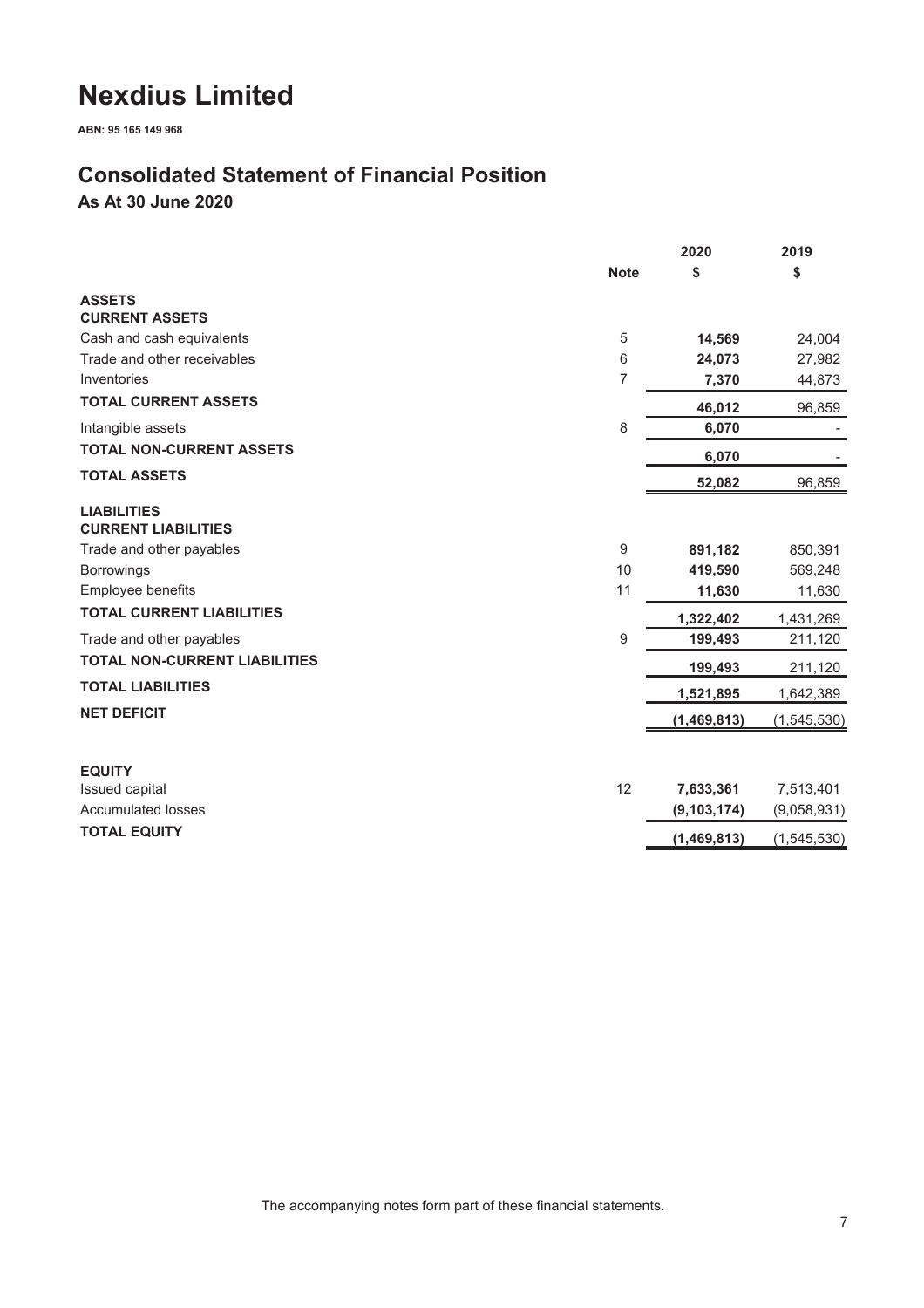**ABN: 95 165 149 968**

### **Consolidated Statement of Changes in Equity**

**For the Year Ended 30 June 2020**

|                                                   |             | <b>Ordinary</b><br><b>Shares</b> | <b>Accumulated</b><br><b>losses</b> | <b>Total</b>  |
|---------------------------------------------------|-------------|----------------------------------|-------------------------------------|---------------|
|                                                   | <b>Note</b> | S                                | \$                                  | \$            |
| Balance at 1 July 2019                            |             | 7,513,401                        | (9,058,931)                         | (1, 545, 530) |
| Loss attributable to members of the parent entity |             |                                  | (44, 243)                           | (44, 243)     |
| Issue of shares                                   |             | 119,960                          |                                     | 119,960       |
| Balance at 30 June 2020                           |             | 7,633,361                        | (9, 103, 174)                       | (1,469,813)   |
|                                                   |             | Ordinary<br><b>Shares</b>        | <b>Accumulated</b><br>losses        | Total         |
|                                                   | <b>Note</b> | \$                               | \$                                  | \$            |
|                                                   |             |                                  |                                     |               |
| Balance at 1 July 2018                            |             | 6,109,826                        | (7, 762, 152)                       | (1,652,326)   |
| Loss attributable to members of the parent entity |             |                                  | (1,296,779)                         | (1, 296, 779) |
| Shares issued during the year                     | $12(a)$ .   | 1,403,575                        | $\overline{\phantom{a}}$            | 1,403,575     |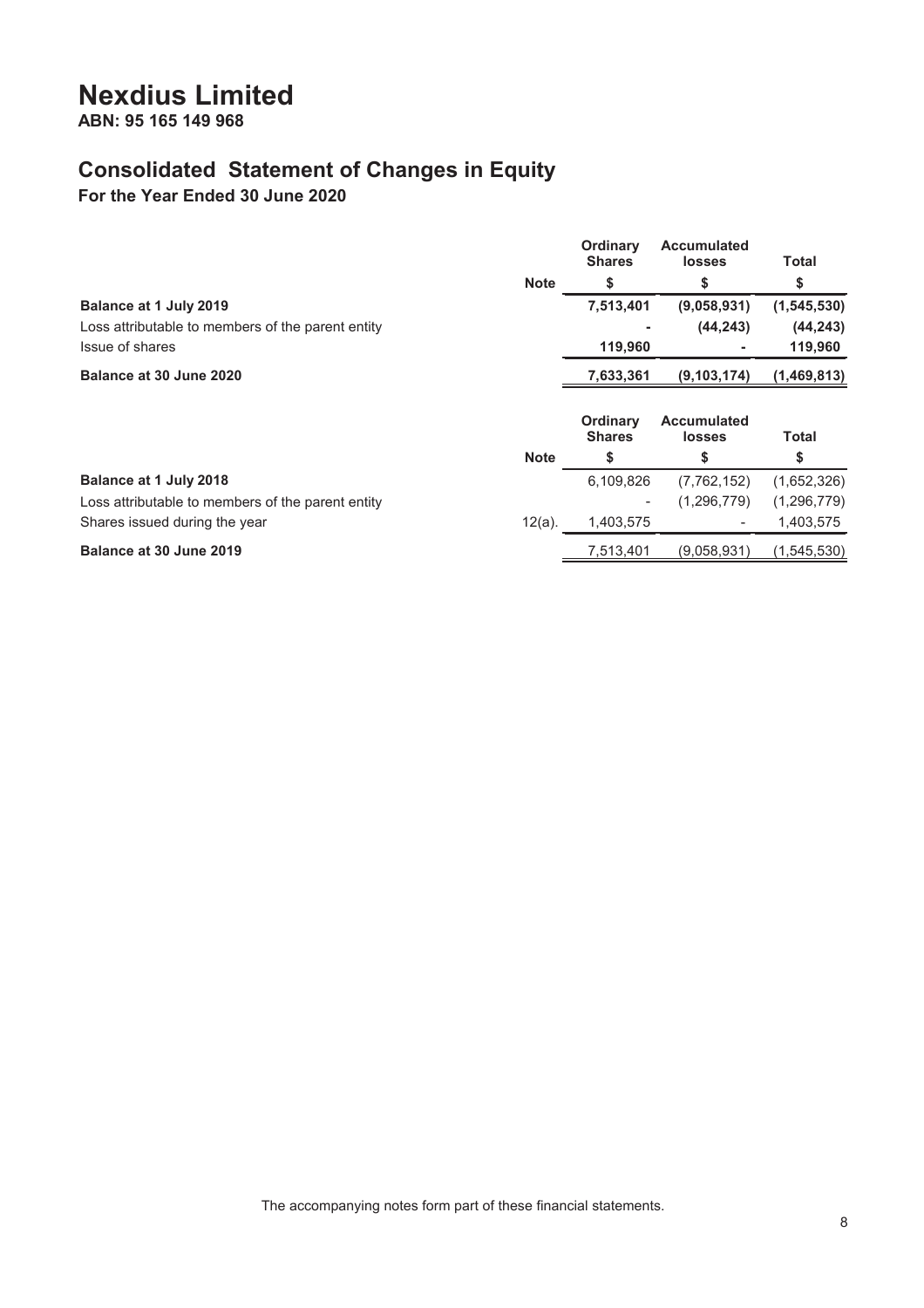**ABN: 95 165 149 968**

### **Consolidated Statement of Cash Flows**

**For the Year Ended 30 June 2020**

|                                                            | <b>Note</b> | 2020       | 2019        |
|------------------------------------------------------------|-------------|------------|-------------|
|                                                            |             | \$         | \$          |
| <b>CASH FLOWS FROM OPERATING ACTIVITIES:</b>               |             |            |             |
| Receipts from customers                                    |             | 818,699    | 304.573     |
| Payments to suppliers and employees                        |             | (696, 899) | (2,306,475) |
| Interest received                                          |             |            | 13          |
| Grants received                                            |             | 42,828     |             |
| Finance costs                                              |             | (126, 668) | (59, 262)   |
| Net cash used in operating activities                      | 21          | 37,960     | (2,061,151) |
|                                                            |             |            |             |
| <b>CASH FLOWS FROM INVESTING ACTIVITIES:</b>               |             |            |             |
| Purchase of intangibles                                    |             | (6,070)    | (32, 145)   |
| Net cash used by investing activities                      |             | (6,070)    | (32, 145)   |
|                                                            |             |            |             |
| <b>CASH FLOWS FROM FINANCING ACTIVITIES:</b>               |             |            |             |
| Proceeds from borrowings                                   |             | (161, 285) | 701,235     |
| Proceeds from issue of shares                              |             | 119,960    | 1,403,575   |
| Net cash provided by financing activities                  |             | (41, 325)  | 2,104,810   |
|                                                            |             |            |             |
| Net increase/ (decrease) in cash and cash equivalents held |             | (9, 435)   | 11,514      |
| Cash and cash equivalents at beginning of year             |             | 24,004     | 12,490      |
| Cash and cash equivalents at end of financial year         | 5           | 14,569     | 24,004      |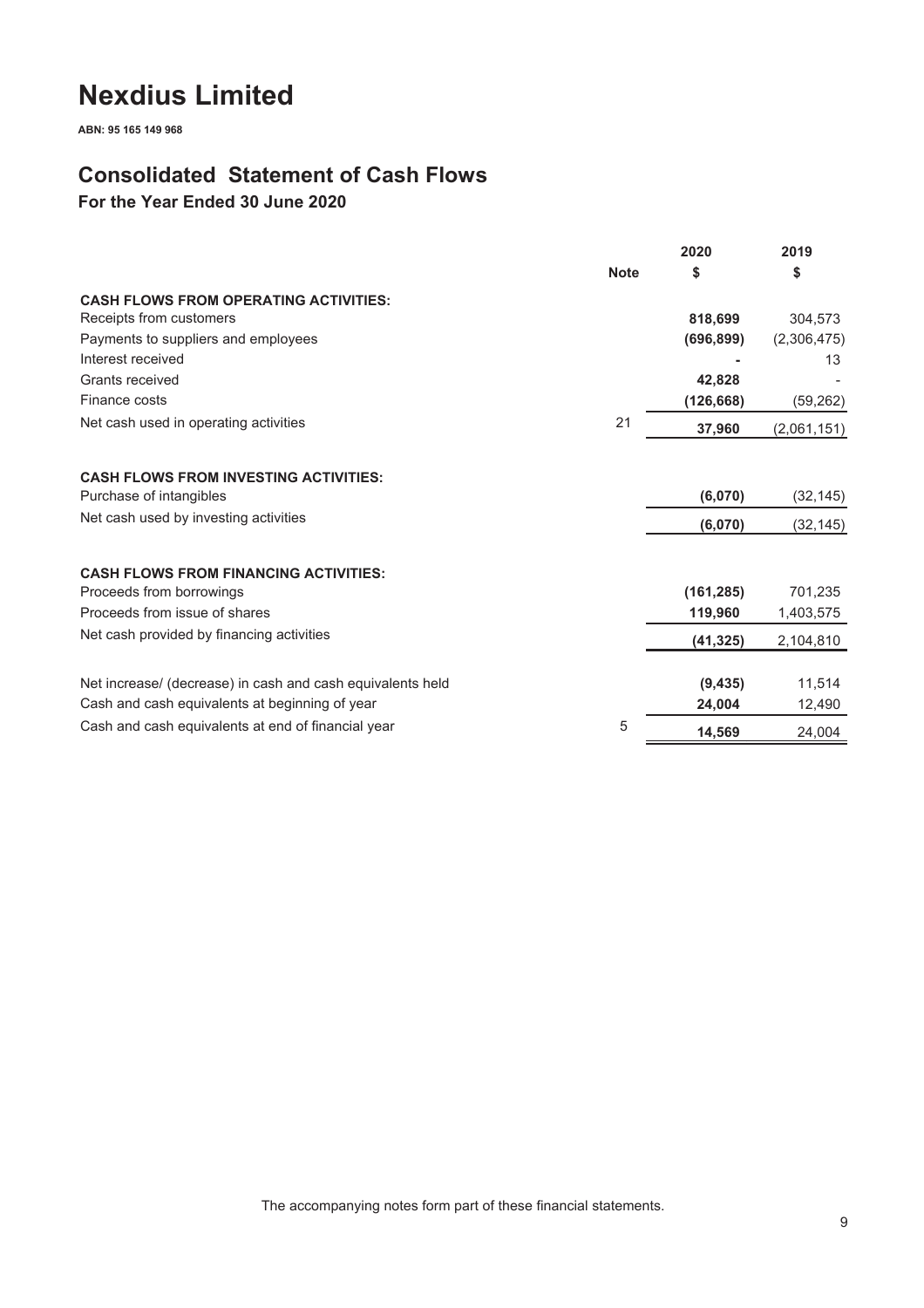**ABN: 95 165 149 968**

## **Notes to the Financial Statements**

### **For the Year Ended 30 June 2020**

The financial report covers Nexdius Limited and its controlled entities ('the Group'). Nexdius Limited is a for-profit Company limited by shares, incorporated and domiciled in Australia.

The consolidated financial statements are presented in Australian dollars which is the parent entity's functional and presentation currency.

Comparatives are consistent with prior years, unless otherwise stated.

#### **1 Basis of Preparation**

The financial statements are general purpose financial statements that have been prepared in accordance with the Australian Accounting Standards - Reduced Disclosure Requirements and the *Corporations Act 2001.*

Australian Accounting Standards set out accounting policies that the AASB has concluded would result in financial statements containing relevant and reliable information about transactions, events and conditions. Material accounting policies adopted in the preparation of these statements are presented below and have been consistently applied unless otherwise stated.

The financial statements have been prepared on an accruals basis and are based on historical costs, modified, where applicable, by the measurement at fair value of selected non-current assets, financial assets and financial liabilities.

#### **2 Summary of Significant Accounting Policies**

#### **(a). Going concern**

Notwithstanding the Group's deficiency in net current assets of \$1,260,773 and net deficit of \$1,454,196, the Director's believe the going concern basis of preparation remains appropriate and have prepared the financial statements on this basis. The Group's ability to continue its normal operations into the foreseeable future is dependent on:

• Forecasted revenue targets and cash flow generation being achieved – an agreement has been secured in relation to a significant new supply contract, and preliminary distribution agreements are well progressed;

Adherence to agreed payment plans in place with creditors;

• The successful raising of additional funds and capital as and when it is required – the Group has successfully raised capital and funds during this and previous periods and also raised additional capital of \$250,000 since the end of the reporting period. The Group has engaged a Corporate Advisor and is currently in talks with a number of cornerstone investors; and

The continuation of support from shareholders and related parties.

If the Group is not successful in the achieving the above the going concern basis may not be appropriate with the result that the Group may have to realise its assets and extinguish its liabilities, other than in the ordinary course of business, with amounts realised being different from those disclosed in the financial report.

These conditions therefore indicate the existence of a material uncertainty which casts doubt on the Group's ability to continue as a going concern. Therefore the Group may be unable to realise its assets and extinguish its liabilities in the normal course of business and at the amounts stated in the financial report.

No allowance for such circumstance has been made in the financial report.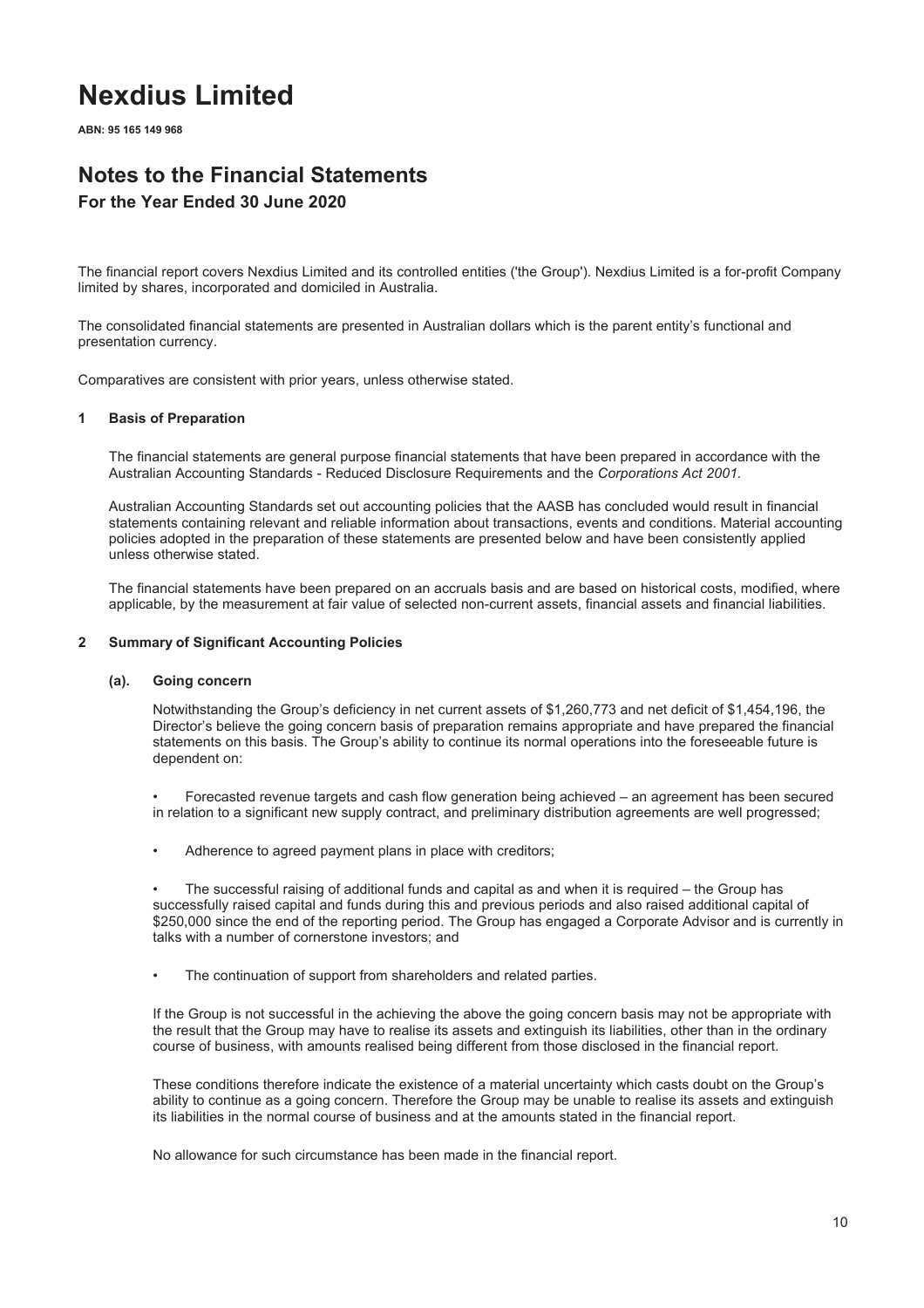**ABN: 95 165 149 968**

### **Notes to the Financial Statements**

### **For the Year Ended 30 June 2020**

#### **2 Summary of Significant Accounting Policies**

#### **(b). Basis for consolidation**

The consolidated financial statements include the financial position and performance of controlled entities from the date on which control is obtained until the date that control is lost.

Intragroup assets, liabilities, equity, income, expenses and cashflows relating to transactions between entities in the conolidated entity have been eliminated in full for the purpose of these financial statements.

Appropriate adjustments have been made to a controlled entity's financial position, performance and cash flows where the accounting policies used by that entity were different from those adopted by the consolidated entity. All controlled entities have a June financial year end.

A list of controlled entities is contained in Note 16 to the financial statements.

#### **(c). Revenue and other income**

The core principle of AASB 15 is that revenue is recognised on a basis that reflects the transfer of promised goods or services to customers at an amount that reflects the consideration the Group expects to receive in exchange for those goods or services. Revenue is recognised by applying a five-step model as follows:

- 1. Identify the contract with the customer
- 2. Identify the performance obligations
- 3. Determine the transaction price
- 4. Allocate the transaction price to the performance obligations
- 5. Recognise revenue as and when control of the performance obligations is transferred

Generally the timing of the payment for sale of goods and rendering of services corresponds closely to the timing of satisfaction of the performance obligations, however where there is a difference, it will result in the recognition of a receivable, contract asset or contract liability.

None of the revenue streams of the Group have any significant financing terms as there is less than 12 months between receipt of funds and satisfaction of performance obligations.

#### **Sale of goods**

Revenue is recognised at the point in time the goods are transerred to the customer. This is consistent with the transfer of control to the customer and the satisfaction of performance obligations.

#### **Interest revenue**

Interest revenue is recognised using the effective interest rate method.

#### **Other income**

Other income is recognised on an accruals basis when the Group is entitled to it.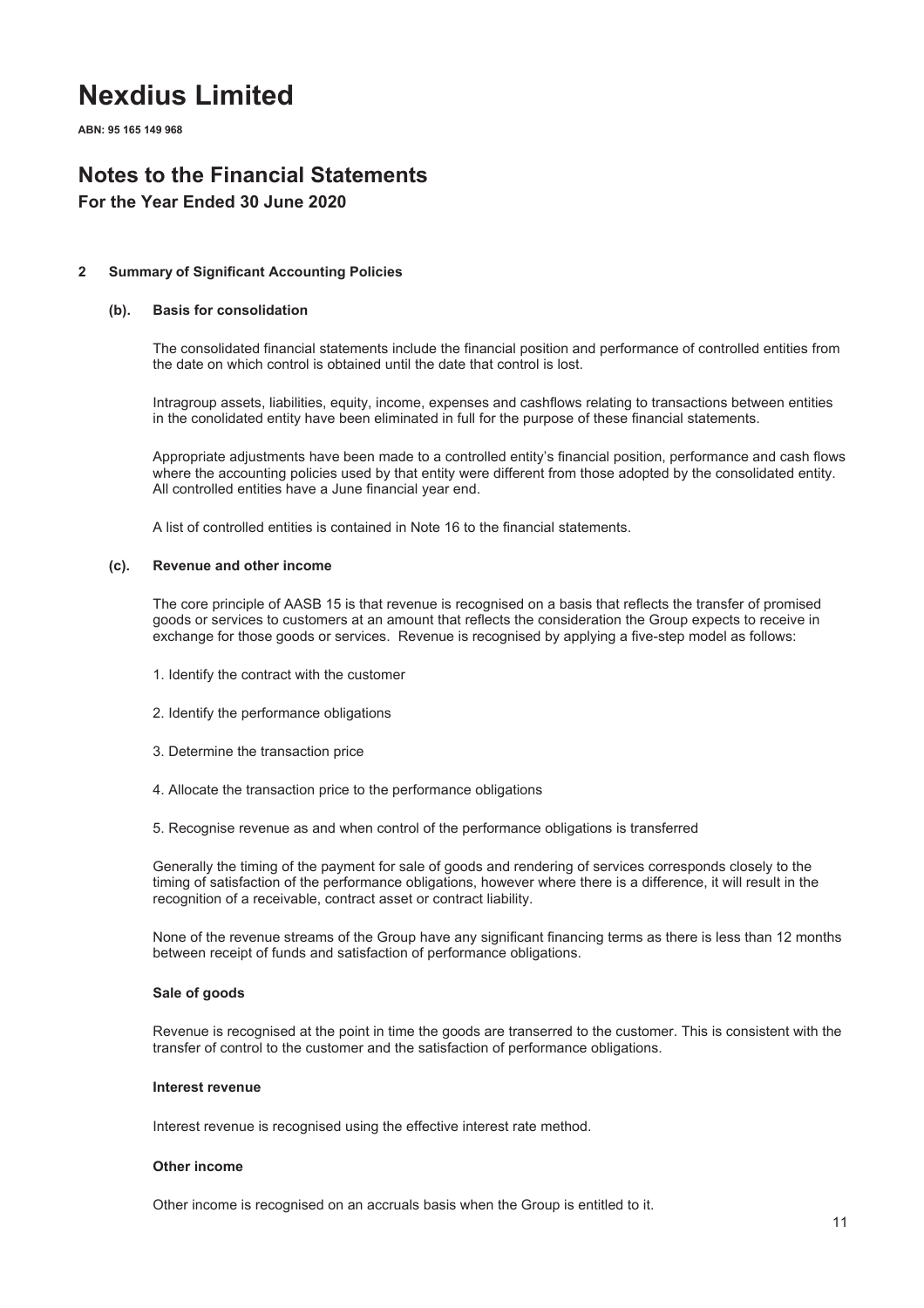**ABN: 95 165 149 968**

### **Notes to the Financial Statements**

### **For the Year Ended 30 June 2020**

#### **2 Summary of Significant Accounting Policies**

#### **(c). Revenue and other income**

All revenue is stated net of the amount of goods and services tax (GST).

#### **(d). Income Tax**

The tax expense recognised in the consolidated statement of profit or loss and other comprehensive income comprises of current income tax expense plus deferred tax expense.

Current tax is the amount of income taxes payable (recoverable) in respect of the taxable profit (loss) for the year and is measured at the amount expected to be paid to (recovered from) the taxation authorities, using the tax rates and laws that have been enacted or substantively enacted by the end of the reporting period. Current tax liabilities (assets) are measured at the amounts expected to be paid to (recovered from) the relevant taxation authority.

Deferred tax is provided on temporary differences which are determined by comparing the carrying amounts of tax bases of assets and liabilities to the carrying amounts in the consolidated financial statements.

Deferred tax assets and liabilities are measured at the tax rates that are expected to apply to the period when the asset is realised or the liability is settled, based on tax rates (and tax laws) that have been enacted or substantively enacted by the end of the reporting period.

Deferred tax assets are recognised for all deductible temporary differences and unused tax losses to the extent that it is probable that taxable profit will be available against which the deductible temporary differences and losses can be utilised.

Current and deferred tax is recognised as income or an expense and included in profit or loss for the period except where the tax arises from a transaction which is recognised in other comprehensive income or equity, in which case the tax is recognised in other comprehensive income or equity respectively.

#### **(e). Borrowing costs**

Borrowing costs that are directly attributable to the acquisition, construction or production of a qualifying asset are capitalised as part of the cost of that asset.

All other borrowing costs are recognised as an expense in the period in which they are incurred.

#### **(f). Goods and services tax (GST)**

Revenue, expenses and assets are recognised net of the amount of goods and services tax (GST), except where the amount of GST incurred is not recoverable from the Australian Taxation Office (ATO).

Receivables and payable are stated inclusive of GST.

The net amount of GST recoverable from, or payable to, the ATO is included as part of receivables or payables in the consolidated statement of financial position.

Cash flows in the consolidated statement of cash flows are included on a gross basis and the GST component of cash flows arising from investing and financing activities which is recoverable from, or payable to, the taxation authority is classified as operating cash flows.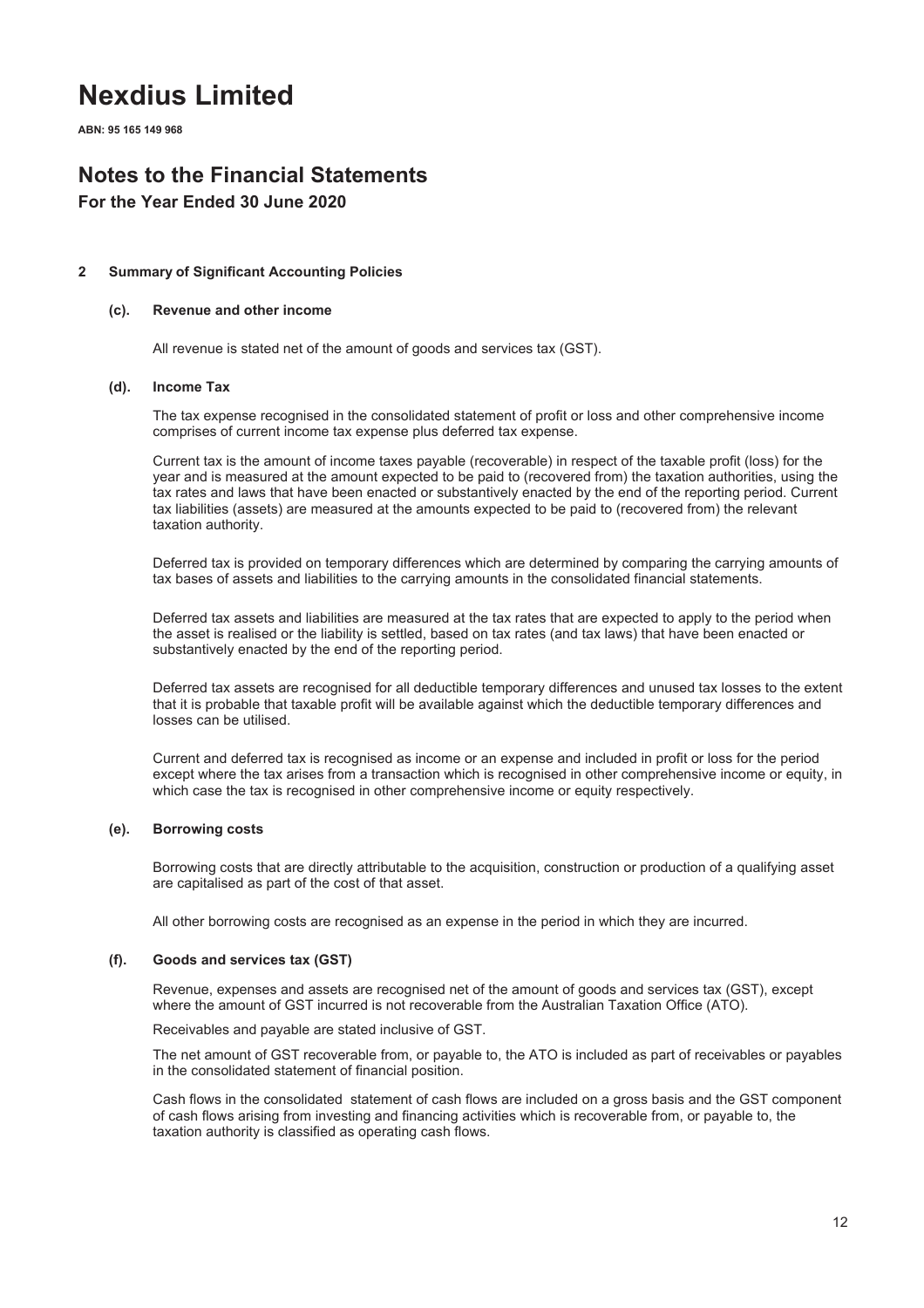**ABN: 95 165 149 968**

### **Notes to the Financial Statements**

### **For the Year Ended 30 June 2020**

#### **2 Summary of Significant Accounting Policies**

#### **(g). Cash and cash equivalents**

Cash and cash equivalents comprises cash on hand, demand deposits and short-term investments which are readily convertible to known amounts of cash and which are subject to an insignificant risk of change in value.

#### **(h). Employee benefits**

Provision is made for the Group's liability for employee benefits arising from services rendered by employees to the end of the reporting period. Employee benefits that are expected to be wholly settled within one year have been measured at the amounts expected to be paid when the liability is settled.

Employee benefits expected to be settled more than one year after the end of the reporting period have been measured at the present value of the estimated future cash outflows to be made for those benefits. In determining the liability, consideration is given to employee wage increases and the probability that the employee may satisfy vesting requirements. Cashflows are discounted using market yields on high quality corporate bond rates incorporating bonds rated AAA or AA by credit agencies, with terms to maturity that match the expected timing of cashflows. Changes in the measurement of the liability are recognised in profit or loss.

#### **(i). Inventories**

Inventories are measured at the lower of cost and net realisable value. Cost of inventory is determined using the first-in-first-out basis and is net of any rebates and discounts received. Net realisable value is estimated using the most reliable evidence available at the reporting date and inventory is written down through an obsolescence provision if necessary.

#### **(j). Financial instruments**

Financial instruments are recognised initially on the date that the Group becomes party to the contractual provisions of the instrument.

On initial recognition, all financial instruments are measured at fair value plus transaction costs (except for instruments measured at fair value through profit or loss where transaction costs are expensed as incurred).

#### **Financial assets**

All recognised financial assets are subsequently measured in their entirety at either amortised cost or fair value, depending on the classification of the financial assets.

#### **Classification**

On initial recognition, the Group classifies its financial assets into the following categories, those measured at:

amortised cost

Financial assets are not reclassified subsequent to their initial recognition unless the Group changes its business model for managing financial assets.

#### **Amortised cost**

Assets measured at amortised cost are financial assets where:

- the business model is to hold assets to collect contractual cash flows; and
- the contractual terms give rise on specified dates to cash flows are solely payments of principal and interest on the principal amount outstanding.

The Group's financial assets measured at amortised cost comprise trade and other receivables and cash and cash equivalents in the consolidated statement of financial position.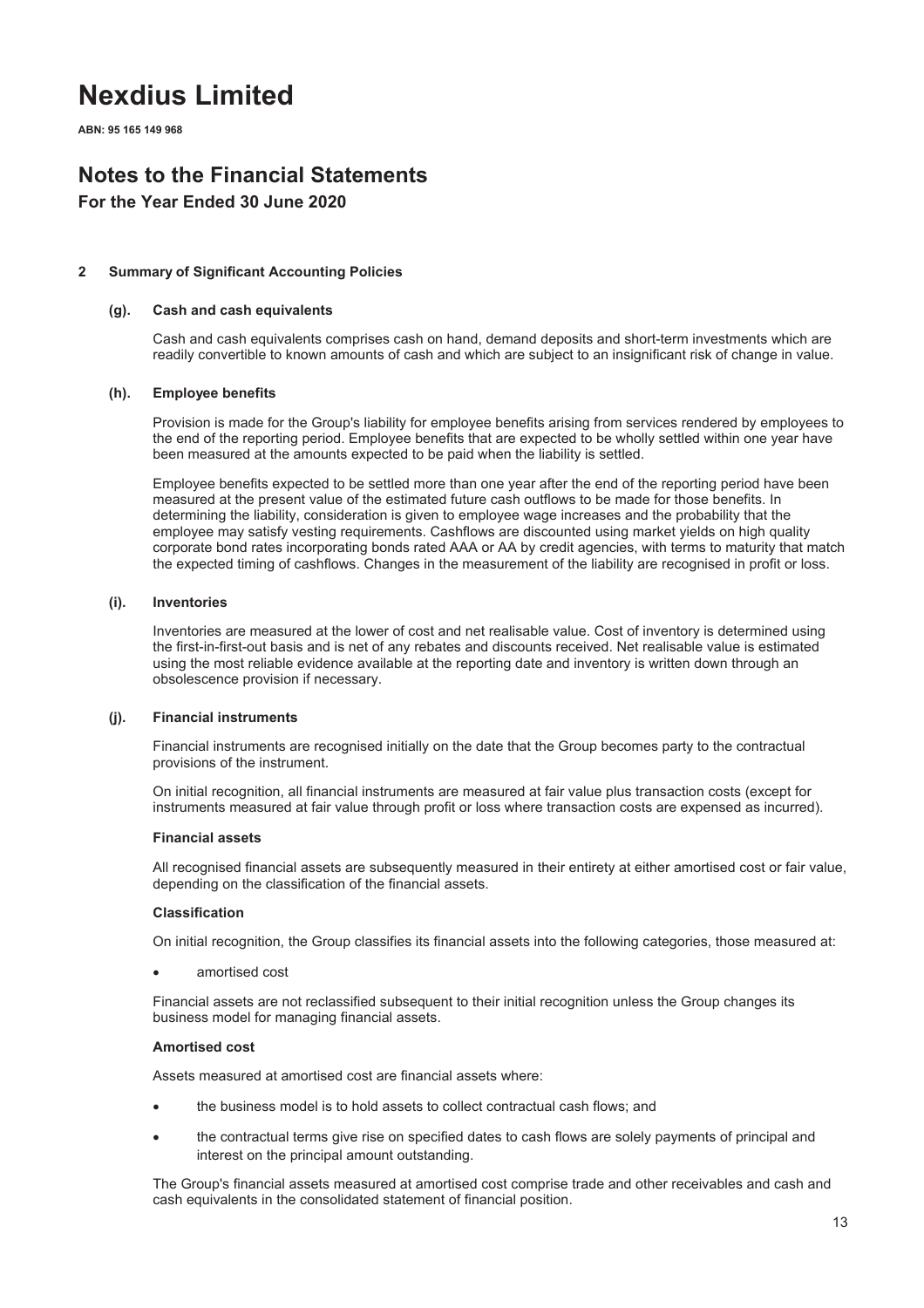**ABN: 95 165 149 968**

### **Notes to the Financial Statements**

### **For the Year Ended 30 June 2020**

#### **2 Summary of Significant Accounting Policies**

#### **(j). Financial instruments**

#### **Financial assets**

Subsequent to initial recognition, these assets are carried at amortised cost using the effective interest rate method less provision for impairment.

Interest income, foreign exchange gains or losses and impairment are recognised in profit or loss. Gain or loss on derecognition is recognised in profit or loss.

#### **Financial assets through profit or loss**

All financial assets not classified as measured at amortised cost or fair value through other comprehensive income as described above are measured at FVTPL.

Net gains or losses, including any interest or dividend income are recognised in profit or loss.

#### **Impairment of financial assets**

Impairment of financial assets is recognised on an expected credit loss (ECL) basis for the following assets:

financial assets measured at amortised cost

When determining whether the credit risk of a financial assets has increased significant since initial recognition and when estimating ECL, the Group considers reasonable and supportable information that is relevant and available without undue cost or effort. This includes both quantitative and qualitative information and analysis based on the Group's historical experience and informed credit assessment and including forward looking information.

The Group uses the presumption that an asset which is more than 30 days past due has seen a significant increase in credit risk.

The Group uses the presumption that a financial asset is in default when:

- the other party is unlikely to pay its credit obligations to the Group in full, without recourse to the Group to actions such as realising security (if any is held); or
- the financial assets is more than 90 days past due.

Credit losses are measured as the present value of the difference between the cash flows due to the Group in accordance with the contract and the cash flows expected to be received. This is applied using a probability weighted approach.

#### **Trade receivables and contract assets**

Impairment of trade receivables and contract assets have been determined using the simplified approach in AASB 9 which uses an estimation of lifetime expected credit losses. The Group has determined the probability of non-payment of the receivable and contract asset and multiplied this by the amount of the expected loss arising from default.

The amount of the impairment is recorded in a separate allowance account with the loss being recognised in finance expense. Once the receivable is determined to be uncollectable then the gross carrying amount is written off against the associated allowance.

Where the Group renegotiates the terms of trade receivables due from certain customers, the new expected cash flows are discounted at the original effective interest rate and any resulting difference to the carrying value is recognised in profit or loss.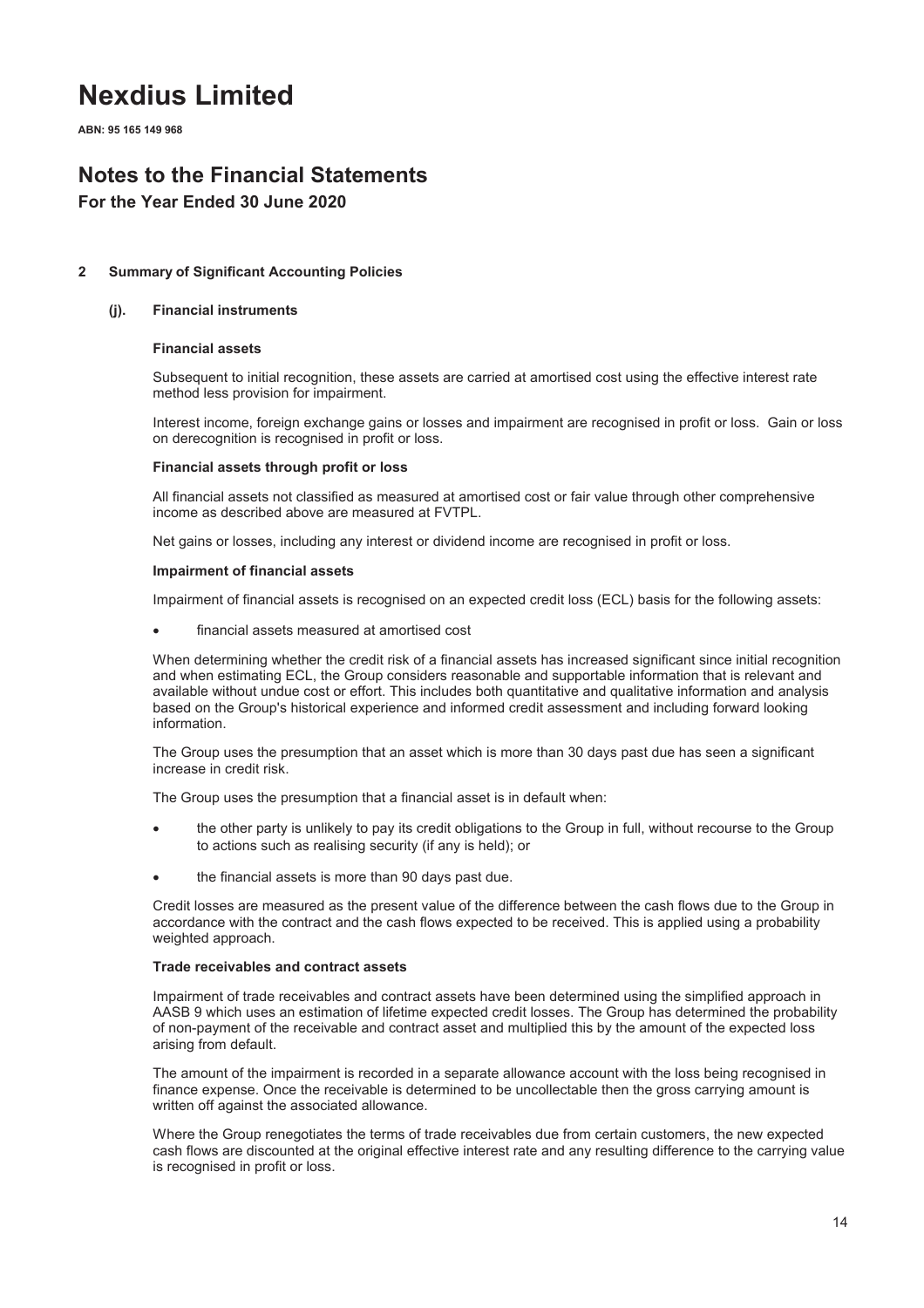**ABN: 95 165 149 968**

### **Notes to the Financial Statements**

### **For the Year Ended 30 June 2020**

#### **2 Summary of Significant Accounting Policies**

#### **(j). Financial instruments**

#### **Financial assets**

#### **Other financial assets measured at amortised cost**

Impairment of other financial assets measured at amortised cost are determined using the expected credit loss model in AASB 9. On initial recognition of the asset, an estimate of the expected credit losses for the next 12 months is recognised. Where the asset has experienced significant increase in credit risk then the lifetime losses are estimated and recognised.

#### **Financial liabilities**

The Group measures all financial liabilities initially at fair value less transaction costs, subsequently financial liabilities are measured at amortised cost using the effective interest rate method.

The financial liabilities of the Group comprise trade payables, bank and other loans and lease liabilities.

#### **(k). Impairment of non-financial assets**

At the end of each reporting period the Group determines whether there is an evidence of an impairment indicator for non-financial assets.

Where an indicator exists and regardless for goodwill, indefinite life intangible assets and intangible assets not yet available for use, the recoverable amount of the asset is estimated.

Where assets do not operate independently of other assets, the recoverable amount of the relevant cashgenerating unit (CGU) is estimated.

The recoverable amount of an asset or CGU is the higher of the fair value less costs of disposal and the value in use. Value in use is the present value of the future cash flows expected to be derived from an asset or cashgenerating unit.

Where the recoverable amount is less than the carrying amount, an impairment loss is recognised in profit or loss.

Reversal indicators are considered in subsequent periods for all assets which have suffered an impairment loss, except for goodwill.

#### **(l). Intangible Assets**

#### **Patents and royalties**

Patents and royalties are recognised at cost of acquisition. Patents and royalties have a finite life and are carried at cost less any accumulated amortisation and any impairment losses. Patents and trademarks are amortised over their useful life ranging from 2 to 5 years.

#### **Amortisation**

Amortisation is recognised in profit or loss on a straight-line basis over the estimated useful lives of intangible assets, other than goodwill, from the date that they are available for use.

Amortisation methods, useful lives and residual values are reviewed at each reporting date and adjusted if appropriate.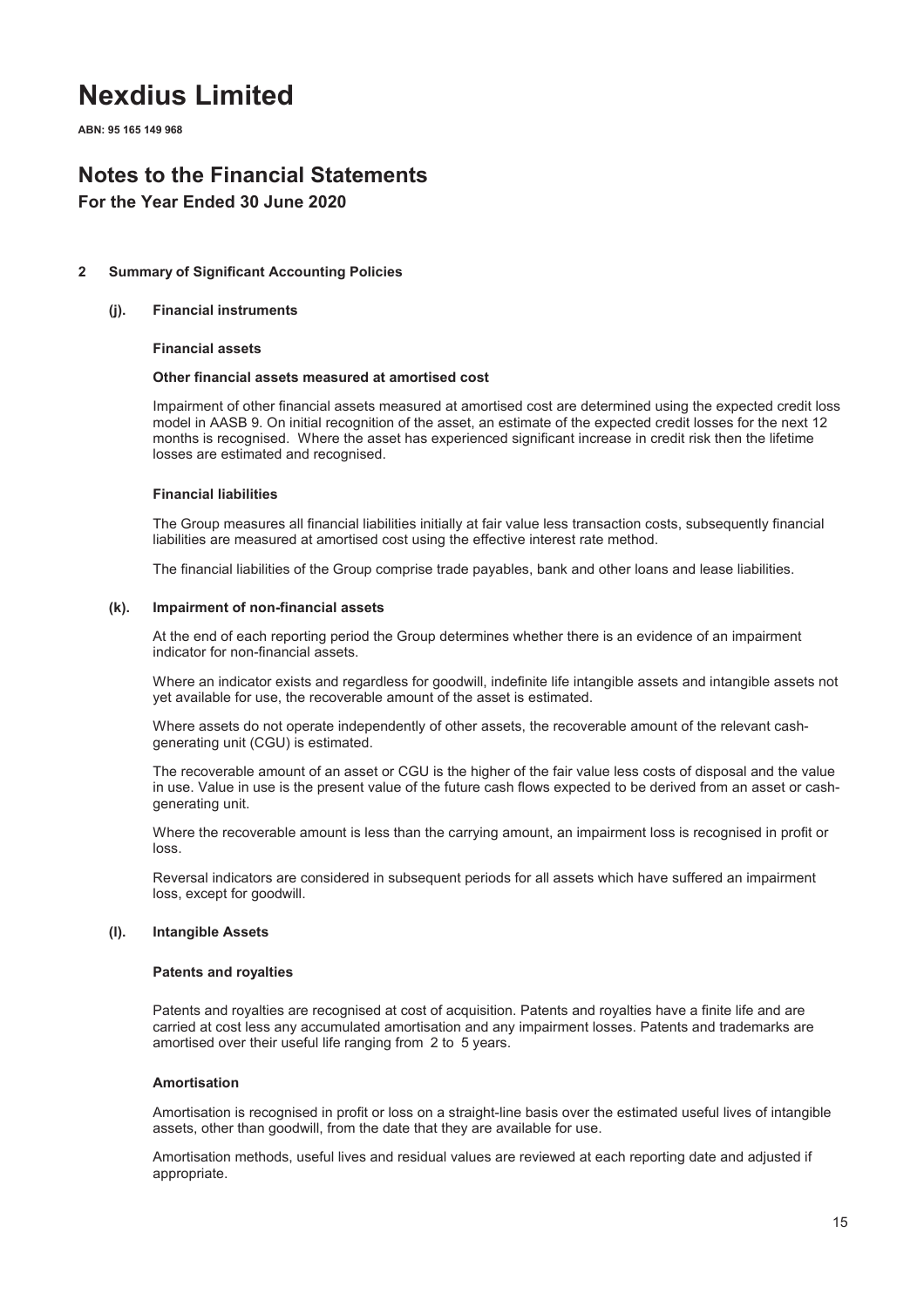**ABN: 95 165 149 968**

## **Notes to the Financial Statements**

**For the Year Ended 30 June 2020**

#### **2 Summary of Significant Accounting Policies**

#### **(m). Equity-settled compensation**

The Group operates equity-settled share-based payment employee share and option schemes. The fair value of the equity to which employees become entitled is measured at grant date and recognised as an expense over the vesting period, with a corresponding increase to an equity account. The fair value of shares is ascertained as the market bid price. The fair value of options is ascertained using a Black-Scholes pricing model which incorporates all market vesting conditions. The amount to be expensed is determined by reference to the fair value of the options or shares granted, this expense takes in account any market performance conditions and the impact of any non-vesting conditions but ignores the effect of any service and non-market performance vesting conditions.

Non-market vesting conditions are taken into account when considering the number of options expected to vest. At the end of each reporting period, the Group revises its estimate of the number of options which are expected to vest based on the non-market vesting conditions. Revisions to the prior period estimate are recognised in profit or loss and equity.

#### **3 Critical Accounting Estimates and Judgements**

The directors make estimates and judgements during the preparation of these financial statements regarding assumptions about current and future events affecting transactions and balances.

These estimates and judgements are based on the best information available at the time of preparing the financial statements, however as additional information is known then the actual results may differ from the estimates.

There were no significant estimates and judgements applied in this period.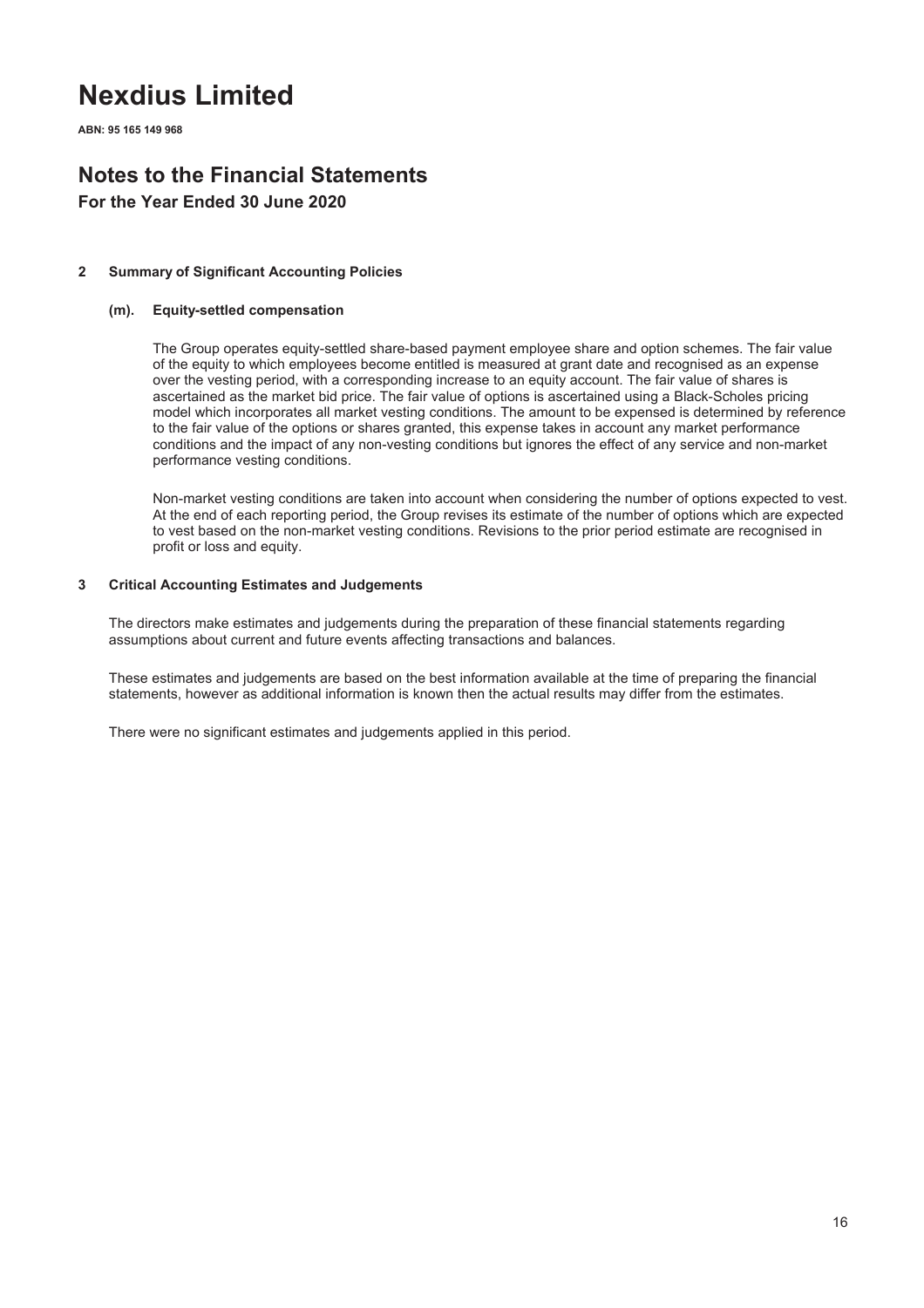**ABN: 95 165 149 968**

### **Notes to the Financial Statements**

**For the Year Ended 30 June 2020**

#### **4 Revenue and Other Income**

|                |                                 | 2020       | 2019       |
|----------------|---------------------------------|------------|------------|
|                |                                 | \$         | \$         |
|                | Revenue                         |            |            |
|                | Sales revenue                   | 624,023    | 244,797    |
|                | Other Income                    |            |            |
|                | Recoveries                      | 116,330    |            |
|                | Government grants               | 42,838     | 2,127      |
|                |                                 | 159,168    | 2,127      |
| 5              | Cash and cash equivalents       |            |            |
|                | Cash at bank                    | 14,569     | 24,004     |
| 6              | Trade and other receivables     |            |            |
|                | Trade receivables               | 4,384      | 318        |
|                | <b>GST</b> receivable           | 2,851      | 27,664     |
|                | Government grant receivable     | 16,838     |            |
|                |                                 | 24,073     | 27,982     |
| $\overline{7}$ | <b>Inventories</b>              |            |            |
|                | At cost:                        |            |            |
|                | Finished goods                  | 7,370      | 44,873     |
| 8              | <b>Intangible Assets</b>        |            |            |
|                | Patents and royalties           |            |            |
|                | At cost                         | 518,298    | 512,228    |
|                | Accumulated amortisation        | (512, 228) | (512, 228) |
|                |                                 | 6,070      |            |
| 9              | <b>Trade and Other Payables</b> |            |            |
|                | <b>CURRENT</b>                  |            |            |
|                | Trade payables                  | 852,143    | 816,027    |
|                | Accrued expense                 | 39,039     | 34,364     |
|                |                                 | 891,182    | 850,391    |
|                | <b>NON CURRENT</b>              |            |            |
|                | Related party loan              | 199,493    | 211,120    |
| 10             | <b>Borrowings</b>               |            |            |
|                | <b>CURRENT</b>                  |            |            |
|                | Secured liabilities:            |            |            |
|                | Borrowings                      | 419,590    | 569,248    |
|                |                                 | 419,590    | 569,248    |
|                |                                 |            |            |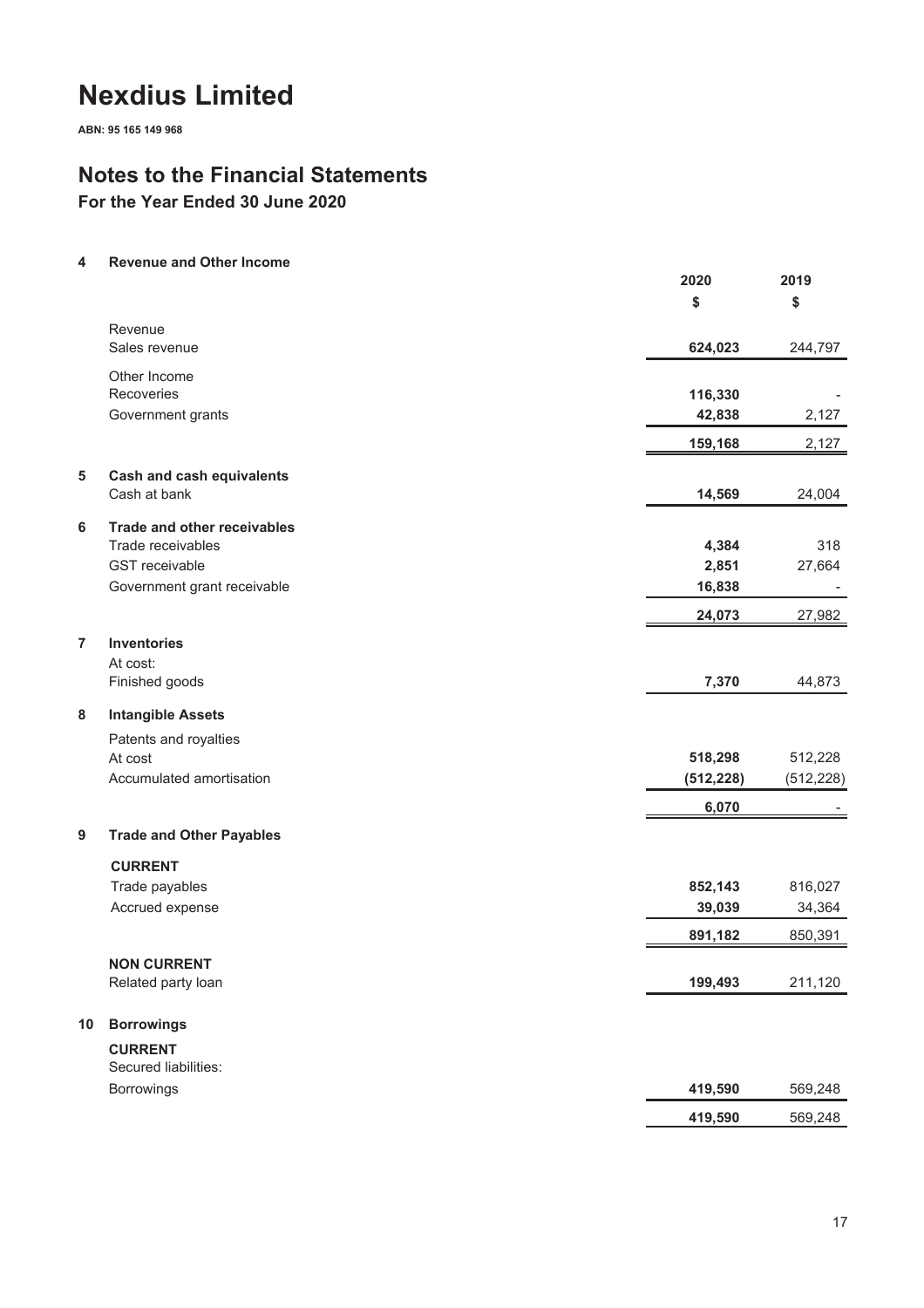**ABN: 95 165 149 968**

### **Notes to the Financial Statements**

### **For the Year Ended 30 June 2020**

#### **10 Borrowings**

Borrowings are secured by the underlying stock in relation to the sales contract which the debt finance agreement is based upon.

Cash and cash equivalents are pledged against the bank overdraft on an ongoing floating basis for the term of the bank overdraft's maturity.

#### **11 Employee Benefits**

**12 Issued Capital**

|                                                 | 2020        | 2019                        |
|-------------------------------------------------|-------------|-----------------------------|
|                                                 | \$          | \$                          |
| Provision for employee benefits                 | 11,630      | 11,630                      |
| <b>Reconciliation</b><br>(a).                   |             |                             |
|                                                 |             | <b>Employee</b><br>benefits |
| 2020                                            |             | \$                          |
| Opening balance                                 |             | 11,630                      |
| Additional provisions raised during the year    |             |                             |
| Amounts used                                    |             |                             |
| <b>Closing balance</b>                          |             | 11,630                      |
| <b>Issued Capital</b>                           |             |                             |
| 103,702,038 (2019: 100,237,368) Ordinary shares | 7,633,361   | 7,513,401                   |
|                                                 |             |                             |
| <b>Ordinary shares</b><br>(a).                  | No.         | No.                         |
|                                                 |             |                             |
| At the beginning of the reporting period        | 100,237,368 | 85,650,944                  |
| Shares issued during the year                   | 3,464,670   | 14,586,424                  |
| At the end of the reporting period              | 103,702,038 | 100,237,368                 |

The holders of ordinary shares are entitled to participate in dividends and the proceeds on winding up of the Company. On a show of hands at meetings of the Company, each holder of ordinary shares has one vote in person or by proxy, and upon a poll each share is entitled to one vote.

#### **13 Key Management Personnel Remuneration**

Key management personnel remuneration included within employee expenses for the year is shown below:

Short-term benefits **64,465** 21,400

Performance rights are in place in relation to key management personnel. At the reporting date \$nil expense has been recognised in relation to these performance rights based on an assessment of performance to date against the relevant criteria.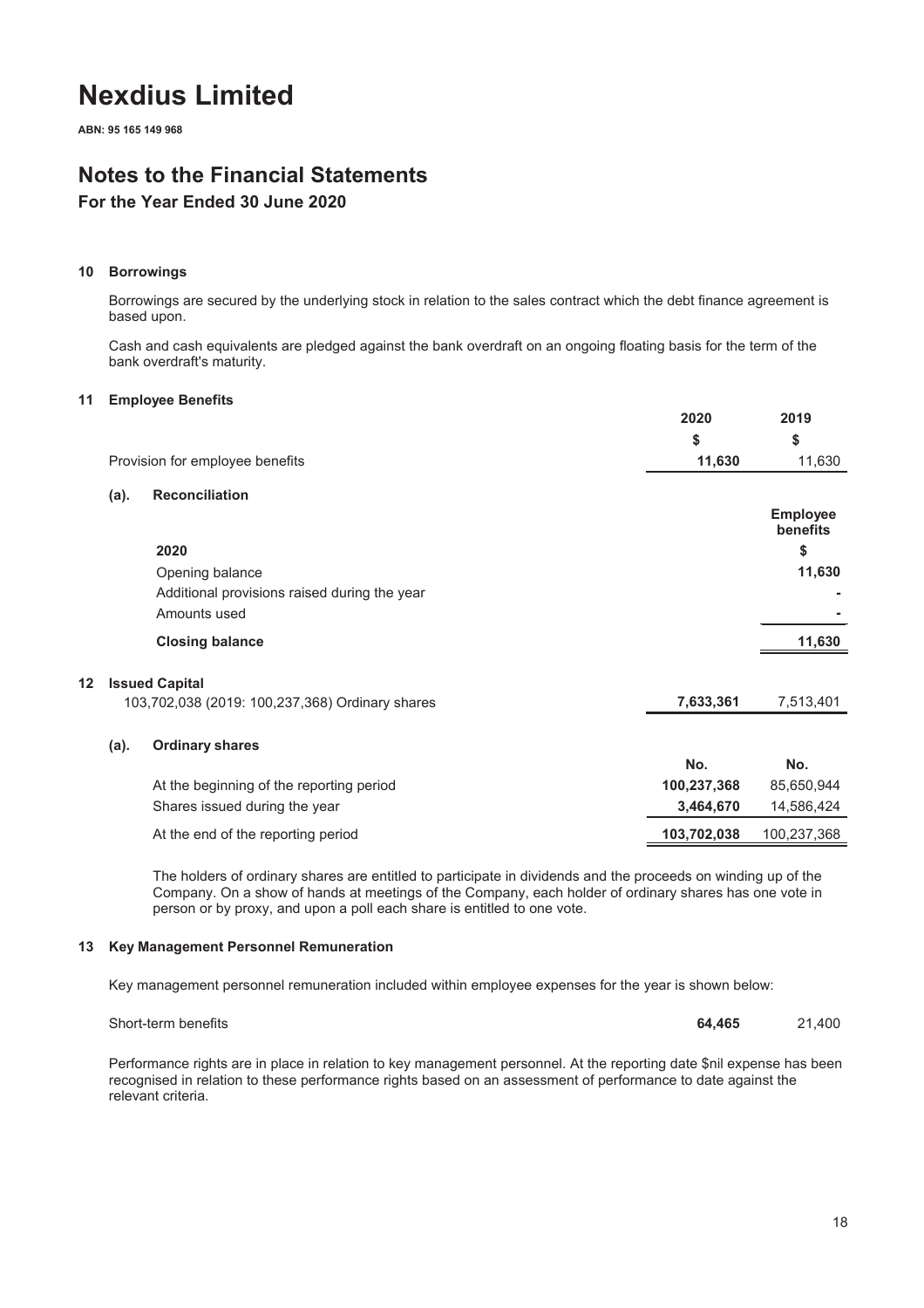**ABN: 95 165 149 968**

### **Notes to the Financial Statements**

**For the Year Ended 30 June 2020**

#### **14 Related Parties**

#### **(a). Loans from related parties**

Unsecured loans are made from related parties on an arm's length basis.

Loans are unsecured and repayable in cash.

|                           | balance | balance |
|---------------------------|---------|---------|
| Loan from related parties |         |         |
| 2020                      | 211.120 | 199.493 |
| 2019                      | 73.920  | 211.120 |
|                           |         |         |

**Opening**

**Closing**

No interest is paid on related party loans, which relate to amounts repayable to Courtney Day.

#### **15 Share option reserve**

The share option reserve records the cumulative value share options issued by the Group. When the share options are exercised the amount in the share option reserve is transferred to share capital.

The Group has various share options and performance shares under issue however \$nil expense has been booked in this year or prior years as all share options and performance shares issued to date have been deemed to be out of the money.

#### **16 Interests in Subsidiaries**

| business / Country of<br>Percentage<br>Percentage<br>Owned $(\%)^*$<br>Incorporation<br>2020 | Owned $(\%)^*$<br>2019 |
|----------------------------------------------------------------------------------------------|------------------------|
| <b>Subsidiaries:</b>                                                                         |                        |
| Solar D Skincare Pty Ltd<br>Australia<br>100                                                 | 100                    |

\*The percentage of ownership interest held is equivalent to the percentage voting rights for all subsidiaries.

#### **17 Financial Risk Management**

The main risks Nexdius Limited is exposed to through its financial instruments are credit risk, liquidity risk and market risk consisting of interest rate risk.

The company's financial instruments consist mainly of deposits with banks, accounts receivable and payable.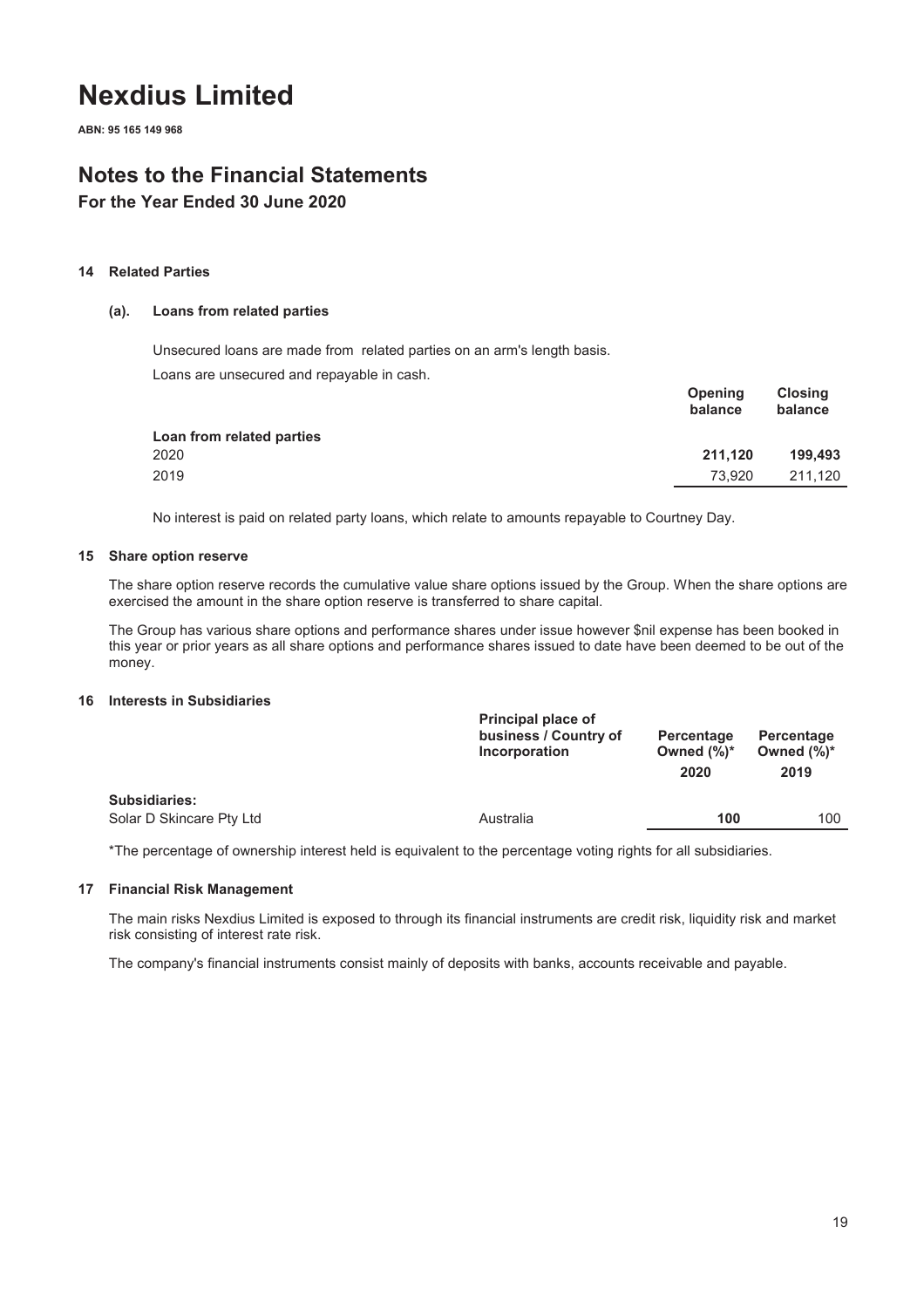**ABN: 95 165 149 968**

## **Notes to the Financial Statements**

### **For the Year Ended 30 June 2020**

#### **18 Parent entity**

The following information has been extracted from the books and records of the parent, Nexdius Limited and has been prepared in accordance with Accounting Standards.

The financial information for the parent entity, Nexdius Limited has been prepared on the same basis as the consolidated financial statements as disclosed below.

| \$<br>\$<br><b>Statement of Financial Position</b><br>Assets<br>14,993<br>19,123<br><b>Current assets</b><br><b>Total Assets</b><br>19,123<br>14,993<br>Liabilities<br>85,231<br><b>Current liabilities</b><br>93,331<br><b>Total Liabilities</b><br>85,231<br>93,331<br>Equity<br>7,633,361<br>7,513,401<br>Issued capital<br><b>Accumulated losses</b><br>(7, 447, 293)<br>(7, 555, 023)<br><b>Total Equity</b><br>66,108<br>78,338<br><b>Statement of Profit or Loss and Other</b><br><b>Comprehensive Income</b><br>(53, 572)<br>(83, 985)<br>Total loss for the year<br><b>Total comprehensive loss</b><br>(83, 985)<br>(53, 572) | 2020 | 2019 |
|----------------------------------------------------------------------------------------------------------------------------------------------------------------------------------------------------------------------------------------------------------------------------------------------------------------------------------------------------------------------------------------------------------------------------------------------------------------------------------------------------------------------------------------------------------------------------------------------------------------------------------------|------|------|
|                                                                                                                                                                                                                                                                                                                                                                                                                                                                                                                                                                                                                                        |      |      |
|                                                                                                                                                                                                                                                                                                                                                                                                                                                                                                                                                                                                                                        |      |      |
|                                                                                                                                                                                                                                                                                                                                                                                                                                                                                                                                                                                                                                        |      |      |
|                                                                                                                                                                                                                                                                                                                                                                                                                                                                                                                                                                                                                                        |      |      |
|                                                                                                                                                                                                                                                                                                                                                                                                                                                                                                                                                                                                                                        |      |      |
|                                                                                                                                                                                                                                                                                                                                                                                                                                                                                                                                                                                                                                        |      |      |
|                                                                                                                                                                                                                                                                                                                                                                                                                                                                                                                                                                                                                                        |      |      |
|                                                                                                                                                                                                                                                                                                                                                                                                                                                                                                                                                                                                                                        |      |      |
|                                                                                                                                                                                                                                                                                                                                                                                                                                                                                                                                                                                                                                        |      |      |
|                                                                                                                                                                                                                                                                                                                                                                                                                                                                                                                                                                                                                                        |      |      |

#### **19 Contingent Liabilities**

In the opinion of the Directors, the Company did not have any contingencies at 30 June 2020 (30 June 2019:None).

#### **20 Impact of COVID 19 on continuing operations**

The COVID19 outbreak was declared a pandemic by the World Health Organization in March 2020. The outbreak and the response of Governments in dealing with the pandemic is interfering with general activity levels within the community, the economy and the operations of our business on a national and international basis. The scale and duration of these developments remain uncertain as at the date of this report.

It is not possible to estimate the impact of the outbreak's nearterm and longerterm effects or Government's varying efforts to combat the outbreak and support businesses, and therefore we do not consider it practicable to provide a quantitative or qualitative estimate of the potential impact on the Group at this time. However, during the year the Group did respond to the uncertainties of COVID by scaling down the business activities and taking advantage of government stimulus, with negotiations around potential international distribution agreements being temporarily put on hold.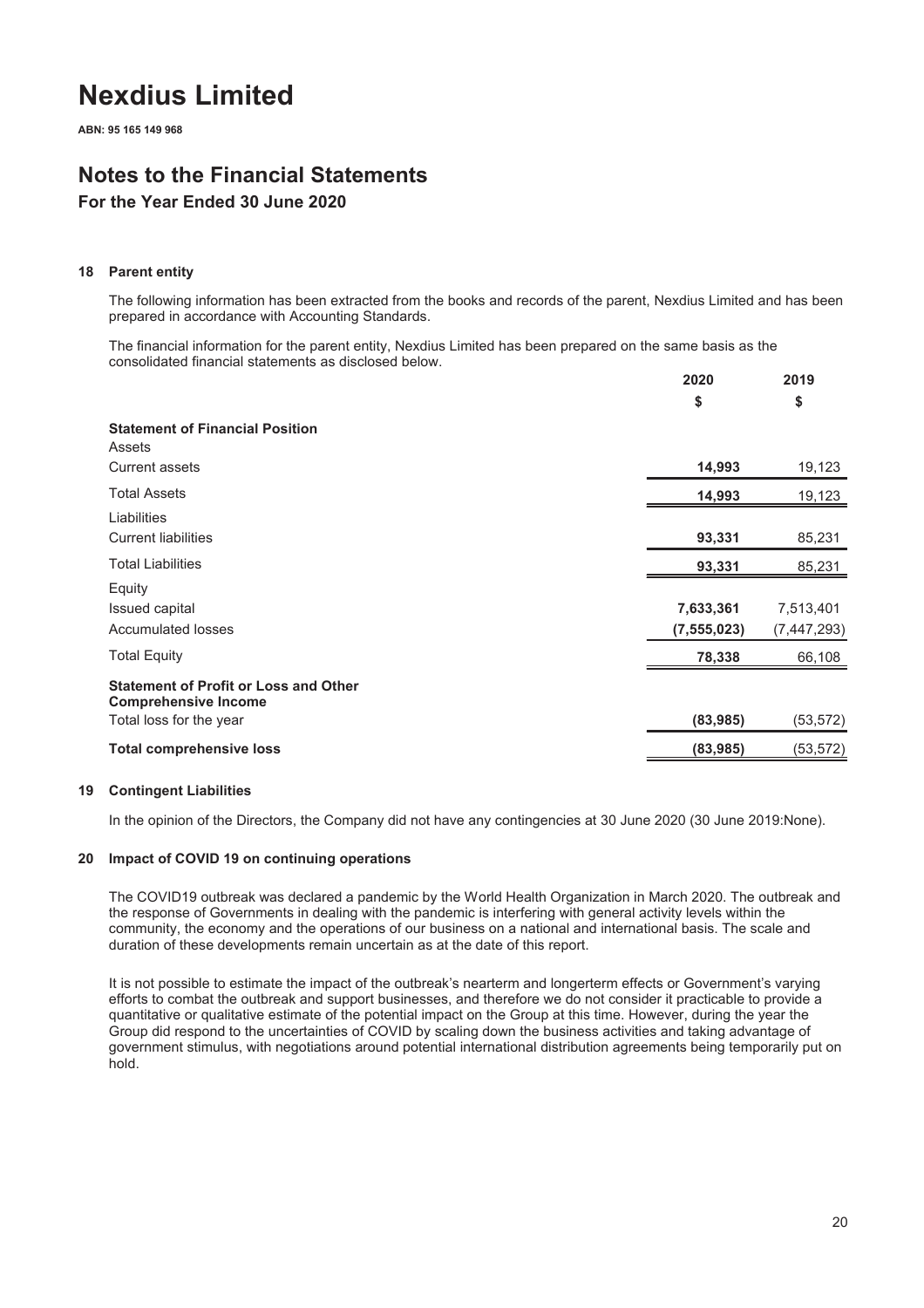**ABN: 95 165 149 968**

### **Notes to the Financial Statements**

**For the Year Ended 30 June 2020**

### **21 Cash Flow Information**

### **(a). Reconciliation of result for the year to cashflows from operating activities**

Reconciliation of net income to net cash provided by operating activities:

|                                                                         | 2020      | 2019        |
|-------------------------------------------------------------------------|-----------|-------------|
|                                                                         | \$        | \$          |
| Net loss for the year                                                   | (44, 243) | (1,296,779) |
| Cash flows excluded from profit attributable to<br>operating activities |           |             |
| Non-cash flows in profit:                                               |           |             |
| - amortisation                                                          |           | 32.145      |
| Changes in assets and liabilities:                                      |           |             |
| - (increase)/decrease in trade and other receivables                    | 3.909     | 29,973      |
| - (increase)/decrease in inventories                                    | 37,503    | 54.396      |
| - increase/(decrease) in trade and other payables                       | 40,791    | (880,886)   |
| Cashflows from operations                                               | 37.960    | (2,061,151) |

#### **22 Company Details**

The registered office of and principal place of business of the company is: Nexdius Limited 4, 162 Queen St Woollahra NSW 2025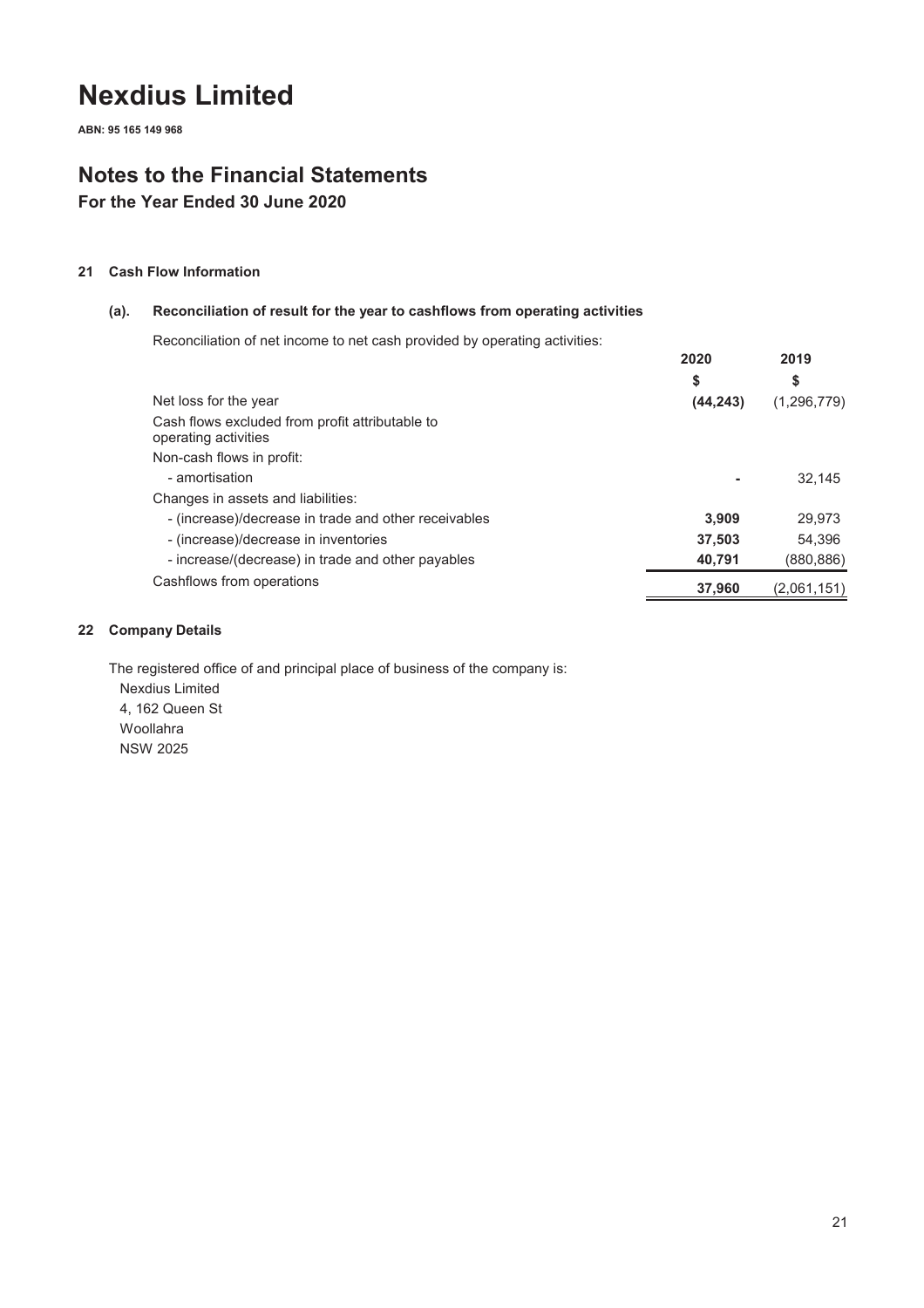**ABN: 95 165 149 968**

### **Directors' Declaration**

The directors of the Company declare that:

- 1. The financial statements and notes, as set out on pages 6 to 21, are in accordance with the *Corporations Act 2001* and:
	- a. comply with Australian Accounting Standards Reduced Disclosure Requirements; and
	- b. give a true and fair view of the financial position as at 30 June 2020 and of the performance for the year ended on that date of the Company and consolidated group.
- 2. In the directors opinion, there are reasonable grounds to believe that the Company will be able to pay its debts as and when they become due and payable with the continuing support of creditors.

This declaration is made in accordance with a resolution of the Board of Directors.

Director ..................................................................................................................

Kristina K W Arnott

Director ..................................................................................................................

Mathew G H Collett

Dated: 18 December 2020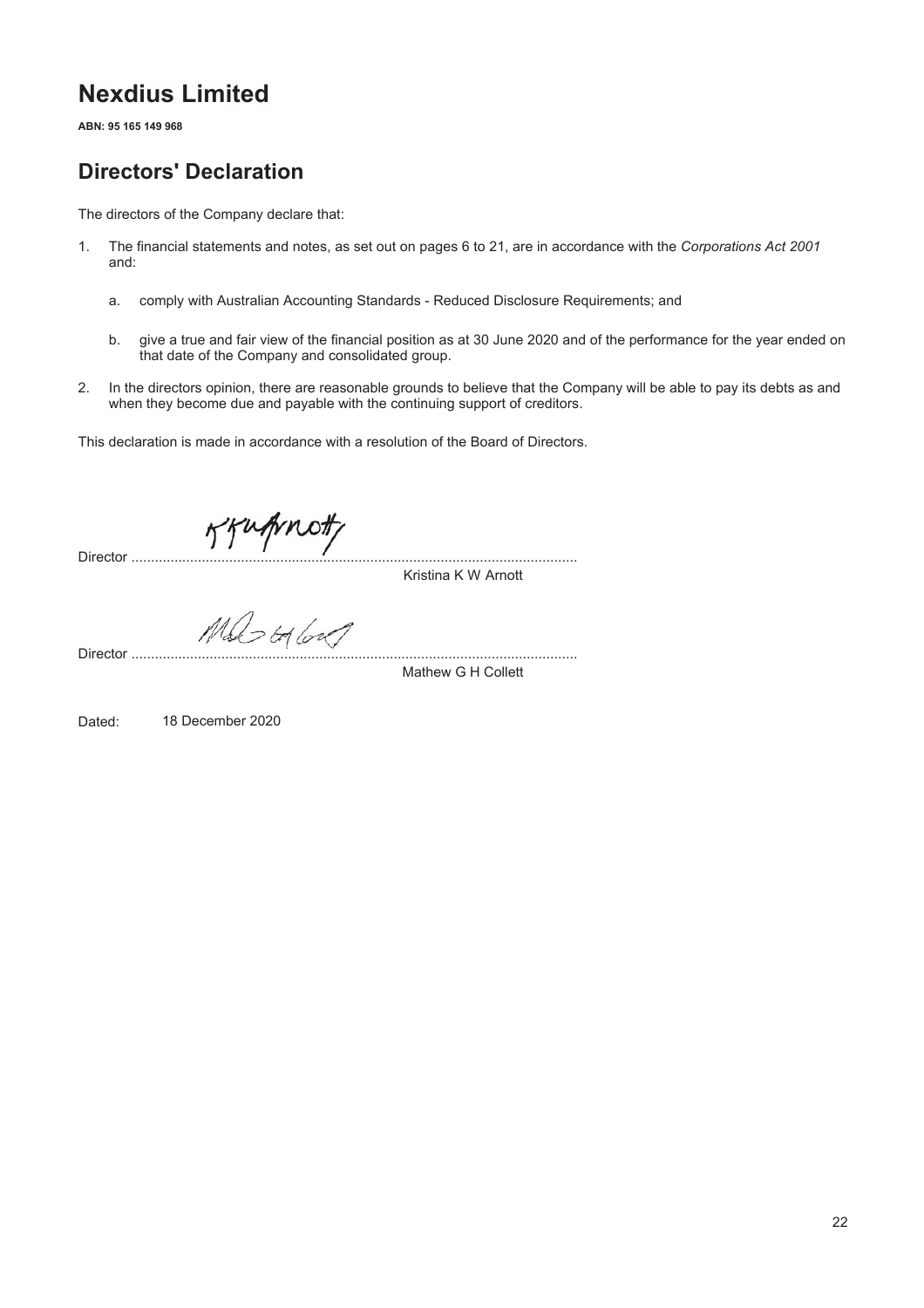### INDEPENDENT AUDITOR'S REPORT

### TO THE MEMBERS OF NEXDIUS LIMITED

### Report on the Audit of the Financial Report

### Opinion

We have audited the accompanying financial report of Nexdius Limited (the company), which comprises the consolidated statement of financial position as at  $30<sup>th</sup>$  June 2020, the consolidated statement of profit or loss and other comprehensive income, the consolidated statement of changes in equity and the consolidated statement of cash flows for the year then ended, notes comprising a summary of significant accounting policies and other explanatory information, and the directors' declaration of the company and the consolidated entity comprising the company and the entities it controlled at the year's end or from time to time during the financial year.

In our opinion, the accompanying financial report of Nexdius Limited, is in accordance with the Corporations Act 2001, including:

- (a) Giving a true and fair view of the company's financial position as at  $30<sup>th</sup>$  June 2020, and of its financial performance for the year then ended; and
- (b) Complying with the Australian Accounting Standards Reduced Disclosure Requirements and Corporations Regulations 2001.

### **Basis for Opinion**

We conducted our audit in accordance with Australian Auditing Standards. Our responsibilities under those standards are further described in the Auditor's Responsibilities for the Audit of the Financial Report section of our report.

We believe that the audit evidence we have obtained is sufficient and appropriate to provide a basis for our opinion.

### Emphasis of Matter - Going Concern

Without qualification to the opinion expressed above, we draw attention to Note 2(a) in the financial report which indicates that the Company has incurred significant losses and operating cash outflows during the period. The Company's ability to continue as a going concern is contingent upon achieving successful capital and fund raisings and continued improvements in revenue growth and operational cash flows. These conditions therefore indicate the existence of a material uncertainty which casts doubt on the Company's ability to continue as a going concern. Therefore the Company may be unable to realise its assets and extinguish its liabilities in the normal course of business and at the amounts stated in the financial report. No allowance for such circumstance has been made in the financial report.

Our opinion has not been modified in this respect.

PKF(NS) Audit & Assurance Limited artnershin ABN 91 850 861 839

Liability limited by a scheme approved under Professional Standards Legislation

#### **Sydney**

Level 8, 1 O'Connell Street Sydney NSW 2000 Australia p +61 2 8346 6000 f +61 2 8346 6099

**Newcastle** 

GPO Box 5446 Sydney NSW 2001 PO Box 2368 Dangar NSW 2309 755 Hunter Street Newcastle West NSW 2302 Australia

p +61 2 4962 2688 f +61 2 4962 3245

PKF(NS) Audit & Assurance Limited Partnership is a member firm of the PKF International Limited family of legally independent firms and does not accept any responsibility or liability for the actions or inactions of any individual member or correspondent firm or firms. For office locations visit www.pkf.com.au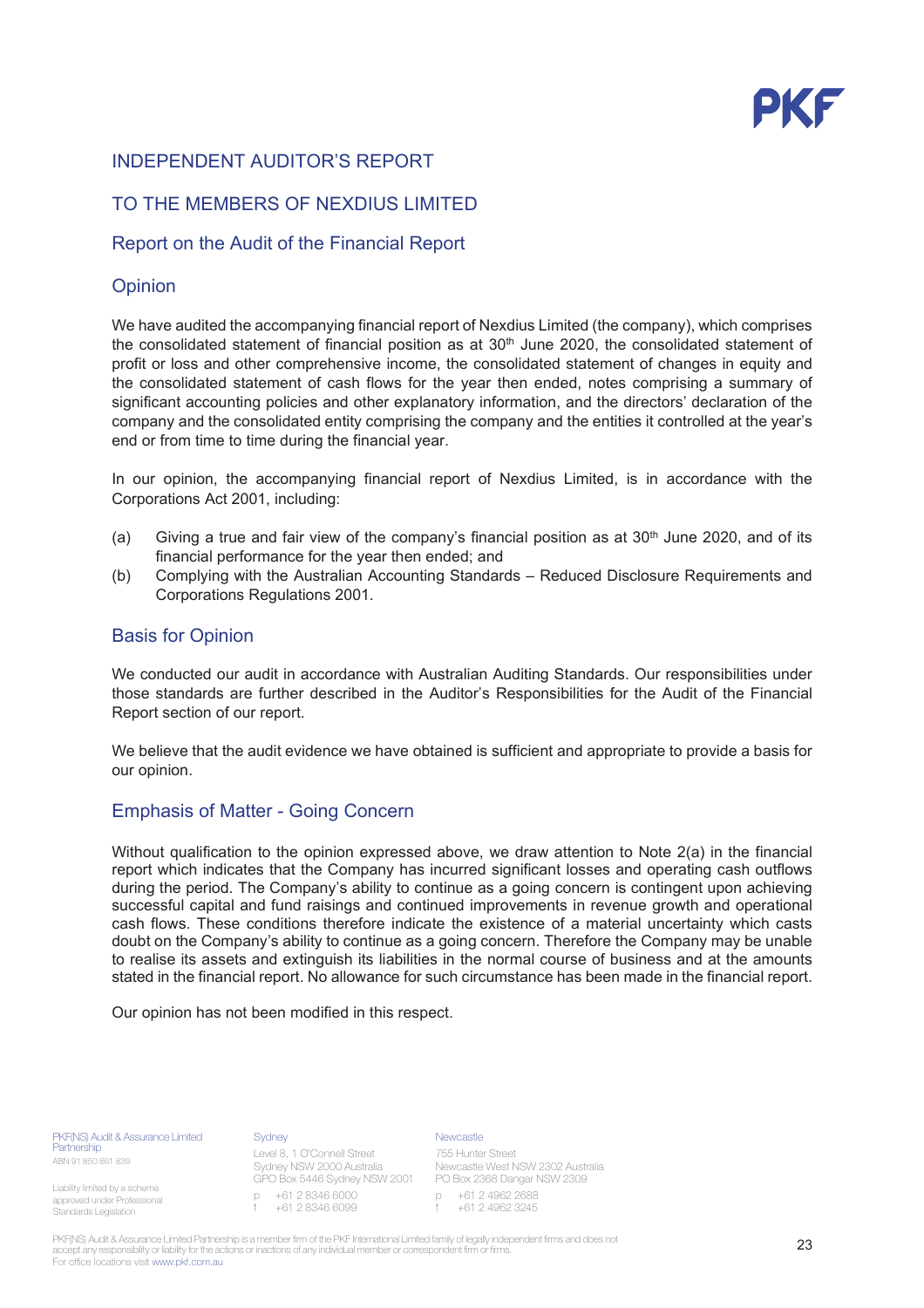

### Independence

We are independent of the Company in accordance with the auditor independence requirements of the Corporations Act 2001 and the ethical requirements of the Accounting Professional and Ethical Standards Board's APES 110 Code of Ethics for Professional Accountants (including Independence Standards) (the Code) that are relevant to our audit of the financial report in Australia. We have also fulfilled our other ethical responsibilities in accordance with the Code.

We confirm that the independence declaration required by the Corporations Act 2001, which has been given to the directors of the Company, would be in the same terms if given to the directors as at the time of this auditor's report.

### Other Information

The directors are responsible for the other information. The other information comprises the information included in the Company's annual report for the year ended  $30<sup>th</sup>$  June 2020, but does not include the financial report and our auditor's report thereon.

Our opinion on the financial report does not cover the other information and accordingly we do not express any form of assurance conclusion thereon.

In connection with our audit of the financial report, our responsibility is to read the other information and, in doing so, consider whether the other information is materially inconsistent with the financial report or our knowledge obtained in the audit or otherwise appears to be materially misstated.

If, based on the work we have performed, we conclude that there is a material misstatement of this other information, we are required to report that fact. We have nothing to report in this regard.

### Responsibilities of the Directors for the Financial Report

The directors of the Company are responsible for the preparation of the financial report that gives a true and fair view in accordance with Australian Accounting Standards - Reduced Disclosure Requirements and the Corporations Act 2001, and for such internal control as the directors determine is necessary to enable the preparation of the financial report that gives a true and fair view and is free from material misstatement, whether due to fraud or error.

In preparing the financial report, the directors are responsible for assessing the Company's ability to continue as a going concern, disclosing, as applicable, matters related to going concern and using the going concern basis of accounting unless the directors either intend to liguidate the Company or to cease operations, or has no realistic alternative but to do so.

### Auditor's Responsibilities for the Audit of the Financial Report

Our objectives are to obtain reasonable assurance about whether the financial report as a whole is free from material misstatement, whether due to fraud or error, and to issue an auditor's report that includes our opinion. Reasonable assurance is a high level of assurance, but is not a guarantee that an audit conducted in accordance with Australian Auditing Standards will always detect a material misstatement when it exists. Misstatements can arise from fraud or error and are considered material if, individually or in the aggregate, they could reasonably be expected to influence the economic decisions of users taken on the basis of the financial report.